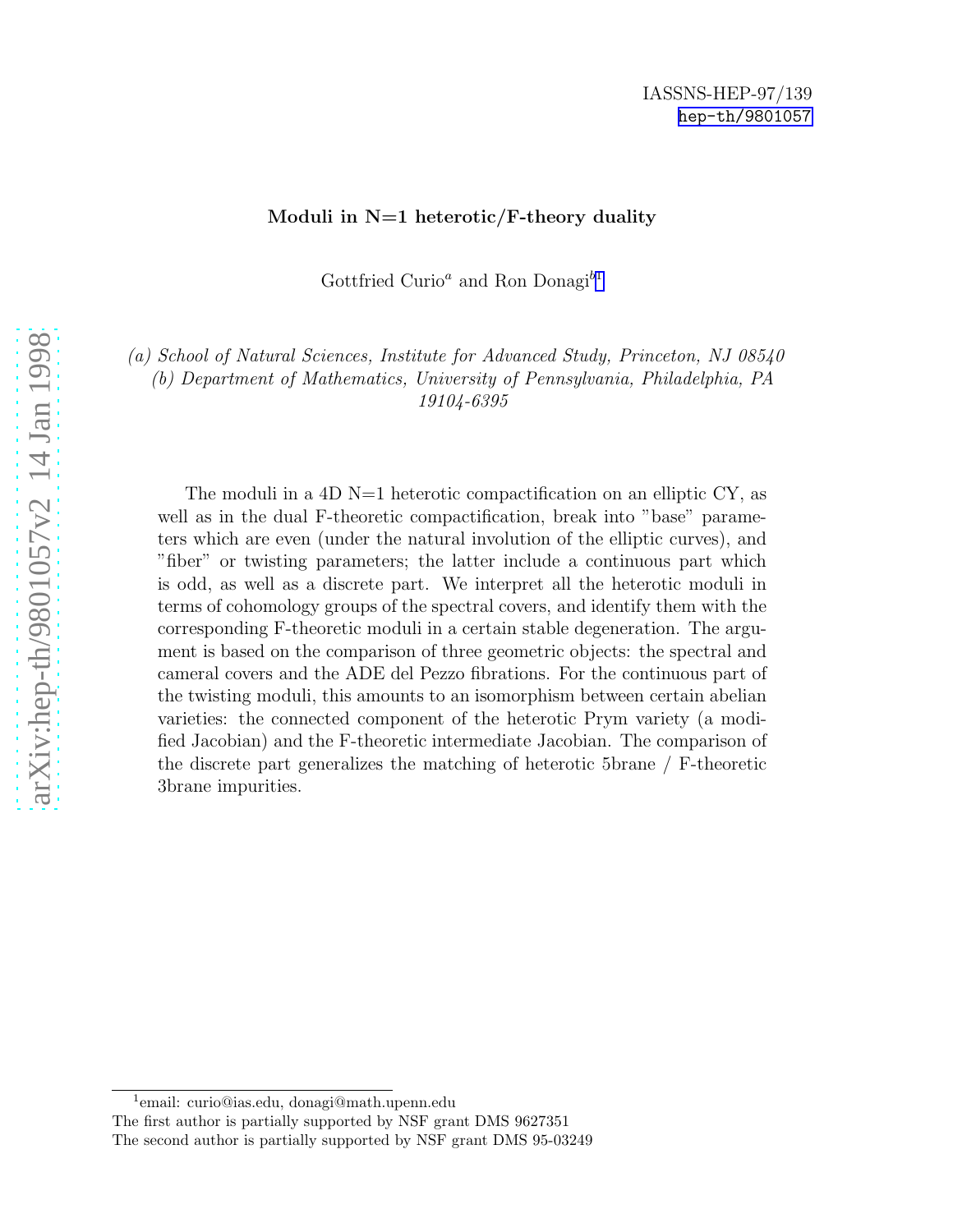### Introduction

The classical string model for  $N = 1$  supersymmetry in 4D is the compactification of the heterotic string on a Calabi-Yau Z with a vector bundle  $V = V_1 + V_2$  which breaks part of the  $E_8 \times E_8$  symmetry. In this paper we describe the moduli in a heterotic compactification on an elliptic CY, as well as in the dual F-theoretic compactification. These moduli include "base" parameters which are even (under the natural involution of the elliptic curves), and "fiber" or twisting parameters; the latter include a continuous part which is odd, as well as a discrete part. We will interpret all the heterotic moduli in terms of cohomology groups of spectral covers, and identify them with the corresponding F-theoretic moduli in a certain stable degeneration of the K3 fibers. The argument will actually be based on the comparison of three geometric objects: the spectral and cameral covers and the ADE del Pezzo fibrations. The full twisting moduli are given, on the heterotic side, by a Prym variety constructed from the cameral cover. This Prym has a discrete group of components, each of which is an abelian variety. On the F-theory side the continuous part of the moduli is identified with the intermediate Jacobian of the del Pezzo fibration. The full moduli are given by the Deligne cohomology, an extension of a discrete group by the intermediate Jacobian. We show that the two abelian varieties making up the continuous parts are isomorphic, in any dimension and for any group. As to the discrete parts, we are able to identify the F-theory side as a subgroup of finite index in the heterotic side. Assuming that a couple of group cohomologies vanish, this becomes an isomorphism between the discrete parts as well. The comparison of the discrete parts generalizes the matching of heterotic 5brane / F-theoretic 3brane impurities.

Let us describe first some background for the problem. Two aspects of recent progress involve the consideration of the associated moduli space[[1\]](#page-25-0),[[2](#page-25-0)], [\[3](#page-25-0)], [\[4\]](#page-26-0), [[5\]](#page-26-0), and the occurrence of non-perturbative five-branes in the vacuum as correction term in the anomaly cancellation

$$
c_2(Z) = c_2(V_1) + c_2(V_2) + n_5f.
$$

This progress was made possible by considering the case that Z is elliptically fibered  $\pi : Z \to B$  (of fibre f which the five-branes wrap) over a two-fold base B. The motivation for requiring an elliptic fibration was twofold: first there exists then a dual F-theory description by considering a four-fold  $X<sup>4</sup>$  which is correspondingly fibered by K3 over  $B$ , thus extending adiabatically over the base  $B$  the duality in 8D between theheterotic string on  $T^2$  and F-theory over K3 [[6\]](#page-26-0). Here the K3 is assumed to be elliptically fibered over  $\mathbf{P}^1$ ; so this is actually a type IIB compactification on this  $\mathbf{P}^1$ with varying dilaton+RR-scalar  $\lambda + ie^{-\phi}$  reflecting the complex structure modulus of the elliptic  $(F\text{-theory})$  fibre. The 18 deformations of this type of  $K3$  correspond then to the 16 Wilson lines on the heterotic side + the complex structure parameter of the (heterotic) elliptic  $T^2 + 1$  (the Kahler parameter of the  $T^2$ ) sharing the moduli space  $SO(2, 18; \mathbf{Z})\backslash SO(2, 18; \mathbf{R})/SO(2; \mathbf{R})\times SO(18; \mathbf{R})$ ; the size of the  $\mathbf{P}^1$  corresponds with the heterotic dilaton. For consistency of such a four-fold compactification, tadpole cancellation requires  $[7]$  that a number  $n_3$  of space-time filling three-branes has to be turned on (we don't turn on gauge bundles inside the seven-brane [\[4](#page-26-0)])

$$
n_3 = \frac{\chi(X^4)}{24}
$$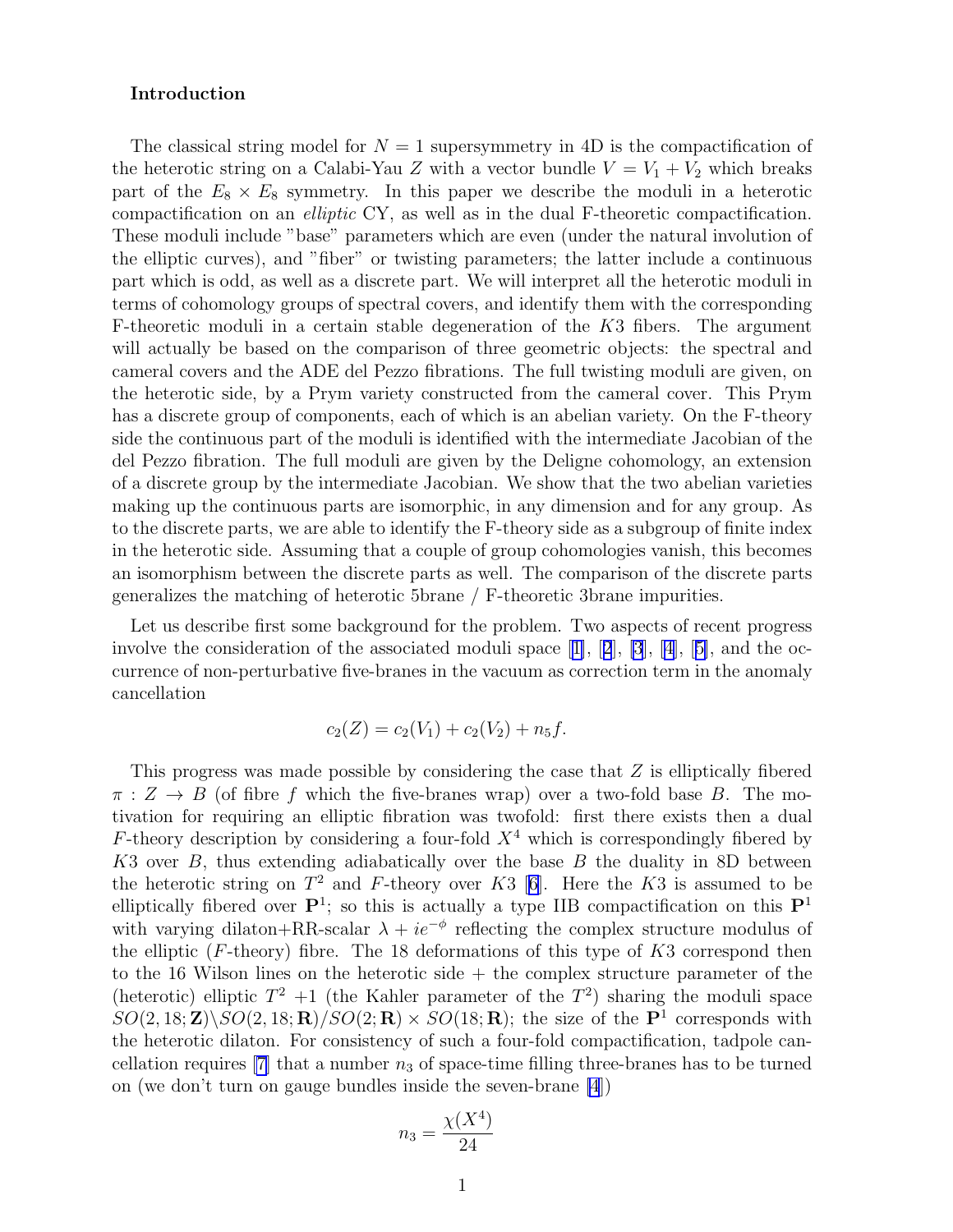which precise number could then be matched with  $n_5$ , in the case of V a  $G = E_8$  bundle leaving no unbroken gauge group. To make the identification one has to consider that the base  $B^3$ , the compactification space of the type IIB string theory with varying dilaton, is in turn fibered by  $\mathbf{P}^1$  over the base  $B^2$  common with the heterotic side, concretely  $\eta_{1/2} = 6c_1 \pm t$  with  $t = c_1(\mathcal{T})$  the cohomology class characterizing the  $\mathbf{P}^1$  fibration of  $B^3$  over  $B^2$ , the  $\mathbf{P}^1$  bundle being given as projectivization of the vector bundle  $\mathcal{O} \oplus \mathcal{T}$ (the analogue of the well known relation  $[8]$  in the 6D case, corresponding to B now a  $\mathbf{P}^1$ , between bundles of instanton number  $(12+n,12-n)$  and F-theory for a Calabi-Yau three-fold over the Hirzebruch surface  $F_n$ ).

The other motivation was that by working with elliptically fibered  $Z$  one can adiabatically extend the known results about moduli spaces of G-bundles over an elliptic curve  $E = T<sup>2</sup>$ , of course taking into account that such a fiberwise description of the isomorphism class of a bundle leaves definitely room for twisting along the base B. The latter possibility actually involves a two-fold complication: there is a continuous as well as a discrete part of these data. It is quite easy to see this for  $G = SU(n)$ : in this case V can be constructed via push-forward of the Poincare bundle on the spectral cover  $C \times_B Z$ , possibly twisted by a line bundle  $\mathcal N$  over the spectral surface C (an n-fold cover of B (via  $\pi$ ) lying in Z), whose first Chern class (projected to B) is known from the condition  $c_1(V) = 0$ . So N itself is known up to the following two remaining degrees of freedom: first a class in  $H^{1,1}(C)$  which projects to zero in B (the discrete part), and second an element of  $Jac(C) := Pic_0(C)$  (the continuous part; the moduli odd under the elliptic involution). We will see below how to generalize this to other groups.

The continuous part is expected [\[1](#page-25-0)] to correspond on the F-theory side to the odd moduli, related there to the intermediate Jacobian  $J^3(X^4)$  of dimension  $h^{2,1}$ , so that the following picture emerges. The moduli space M of the bundles is fibered  $M \to Y$ , with fibre  $Jac(C)$ . There is a corresponding picture on the F-theory side: ignoring the Kahler classes (on both sides), the moduli space there is again fibered. The base is the moduli space of those complex deformations which fix a certain complex structure of Z; the fibre is the intermediate Jacobian  $J^3(X^4) = H^3(X, \mathbf{R})/H^3(X, \mathbf{Z})$  In total,  $h^{2,1}(Z) + h^{1}(Z, adV) + 1 = h^{3,1} + h^{2,1}$ . (Unspecified Hodge numbers refer to  $X^{4}$ ). The fibre moduli are 'odd', the deformations belonging to the base 'even'.

The discrete part should correspond to the possibility of turning on four-flux in an Mrespectively F-theory compactification, as will be described in more detail below. This must, of course, be included in a description of the fibre data of  $\mathcal{M} \to \mathcal{Y}$ . (The continuous and discrete part together describe for the four-fold what is known as its Deligne cohomology, which in the case considered is an extension of  $H^{2,2}(X^4, \mathbb{Z})$  by  $J^3(X^4)$ ; here Hodge cohomology with integer coefficients will refer to the obvious intersection).

We start in section1 by establishing some notation while briefly reviewing the match of the number of the base moduli, coming from  $\mathcal Y$ . This is done for  $SU(n)$  following [\[4\]](#page-26-0),[[1\]](#page-25-0), and then for  $E_8$  following [\[9](#page-26-0)]. We then discuss the match of brane impurities, without oddmoduli/flux, for  $E_8$  [\[1](#page-25-0)] and for  $SU(n)$  [[10](#page-26-0)]. Later in the paper we will go on and consider the match of brane impurities including the full twisting degrees of freedom for  $E_8$ . We will also give an interpretation (section 1.2) of all the bundle moduli  $H^1(Z, adV)$ , even or odd under the involution, in terms of even respectively odd cohomology of the spectralsurface, including an interpretation of the  $\mathbb{Z}_2$  equivariant index of [[1\]](#page-25-0) as giving essentially the holomorphic Euler characteristic of the spectral surface.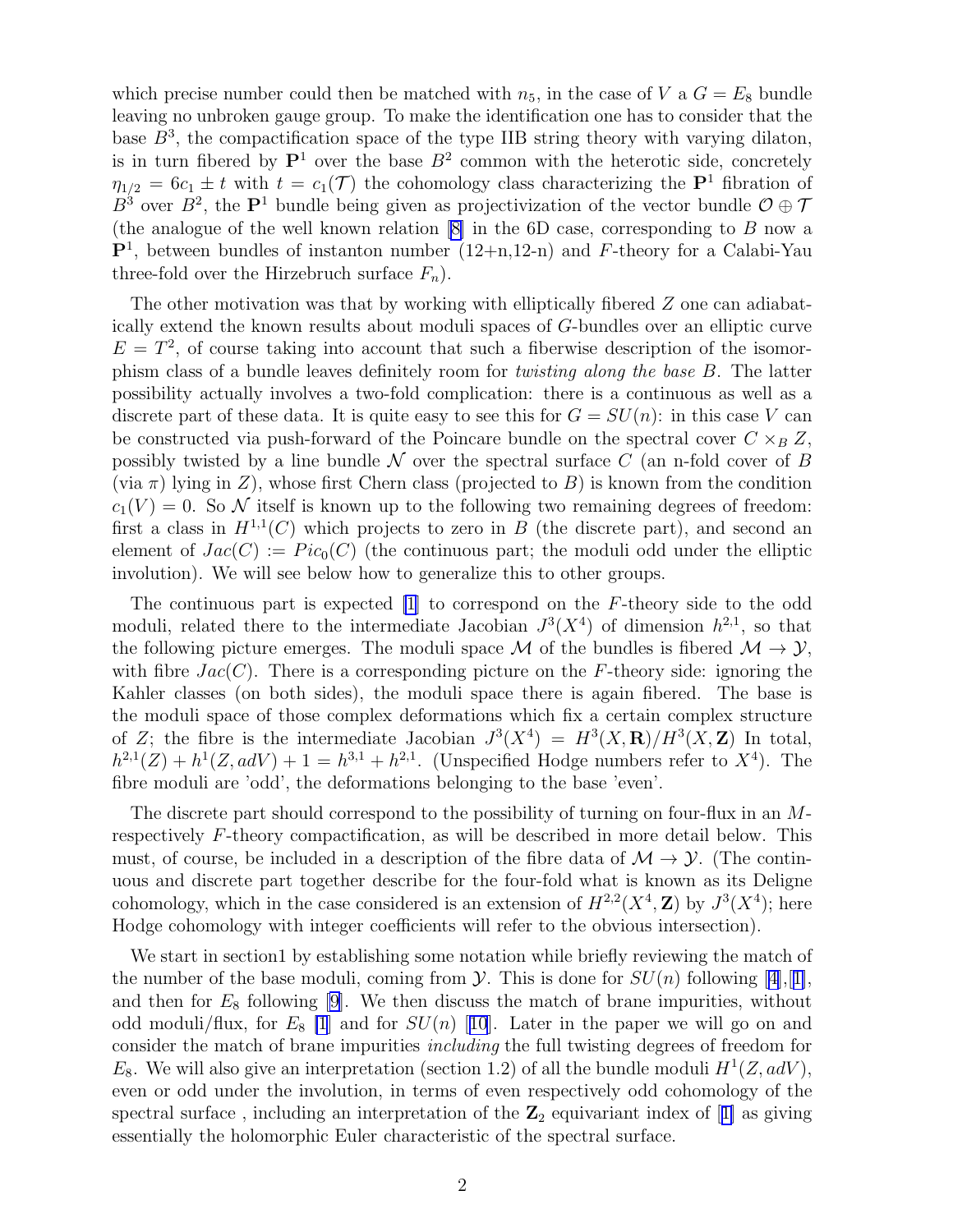In section 2 a dictionary is established between the geometry of the spectral surface and the full F-theory moduli, including the discrete data. This is again done in two steps: first we show how one can consider the device of spectral cover (considered in[[1\]](#page-25-0) for G in the A-series) respectively the del Pezzo construction (considered in [\[1\]](#page-25-0) for G in the E-series) when suitably generalized as alternative and effectively related descriptions of one and the same thing for any bundle.

Our main results concerning the identification of the Prym and the Deligne cohomology are obtained in section 3. Our point of view is that while the bundle of del Pezzos exists only for some groups, and the spectral cover depends on some non-canonical choices, there exists in complete generality one naturally defined object which we use to relate the various strands: this is the cameral cover. The reason this is the right object is because the distinguished Prym, a certain extension of a discrete group by an abelian variety which is attached to the cameral cover, is isomorphic to the group of twisting data. Having recalled this isomorphism[[2\]](#page-25-0), we then go on and relate the distinguished Prym to the analogous groups attached to the spectral cover and the del Pezzo fibration, whose connected components are, respectively, the Prym-Tyurin variety and the relative intermediate Jacobian.

Insection 4 we go on to the connection with the  $F$ -theory side  $[8]$  $[8]$ . We consider the stable degeneration  $X^4 \rightarrow X^4_{deg} = W_1 \cup_Z W_2$  where the  $W_i$  are fibered by del Pezzo surfaces over  $B$ . The 8D picture involves a  $K3$  degenerating into the union of two rational elliptic surfaces (here still called del Pezzo and denoted  $dP_9$ ). The base of the fibration is the union of two projective lines intersecting in a point Q over which a common elliptic curve  $E$  is fibered; roughly speaking the two  $E_8$  contributions in the K3 are separated; note that the transcendental lattice of the K3 is  $E_8 \oplus E_8 \oplus H$ , with  $H$  the 2-dimensional hyperbolic plane piece, which leads to the 18-dimensional space  $S := SO(2, 18)/SO(2) \times SO(18)$  divided by the appropriate discrete group; one specializes then to two  $E_8$  singularities at positions  $z = 0$ ,  $\infty$  in the  $P<sup>1</sup>$  base, which after the 'separation' in two surfaces are again resmoothed; imagine to take (for the  $dP_9$ 's to come alive) the two  $f_4, g_6$  parts at  $z = 0, \infty$  of the original Weierstrass data  $f_8, g_{12}$ of the K3. This corresponds on the heterotic side to the large area degeneration of a  $T^2$  of the same complex structure parameter as E [[1\]](#page-25-0)[\[11](#page-26-0)]. Intuitively speaking again, imagine that the  $H$  and its counterpart in  $S$  above correspond to the degrees of freedom represented by the complex structure modulus  $\tau$  and the area  $(+ B\text{-field})$  modulus  $\rho$  of E; then in the  $\rho \rightarrow i\infty$  limit one finds in the corresponding boundary component of the quotient (discrete\S) the two spaces  $(W\setminus (E_i \otimes \Lambda_c))$ , 'glued' together by  $\tau(E_1) = \tau(E_2)$ , describing the moduli of the two  $dP_9$ 's ( $\Lambda_c$  the coroot lattice of  $E_8$ , W the Weyl group). The heterotic invariant  $n_5 = c_2Z - c_2V_1 - c_2V_2$  is then mirrored on the F-theory side by  $n_3 = -\frac{\chi(Z)}{24} + \frac{\chi(W_1)}{24} + \frac{\chi(W_2)}{24}$ . Note that, as necessary for the relation to the abelian variety  $Jac(C)$ , the relevant intermediate Jacobian of the  $W_i$  in the stable degeneration is abelian (note that the intermediate Jacobian of the fourfold  $X$  itself is also abelian, as the  $h^{3,0}(X) = 0$ ). Let us remark further that we will consider large area for the base B to remain within the realm of classical geometry. Furthermore we will assume that the unbroken gauge group is ADE.

We close by pointing out that not only the occurrence of the four-flux modifies the required number of three-branes but that also the three-branes refine in some sense the quantization condition for the four-flux, excluding for example the simplest choice of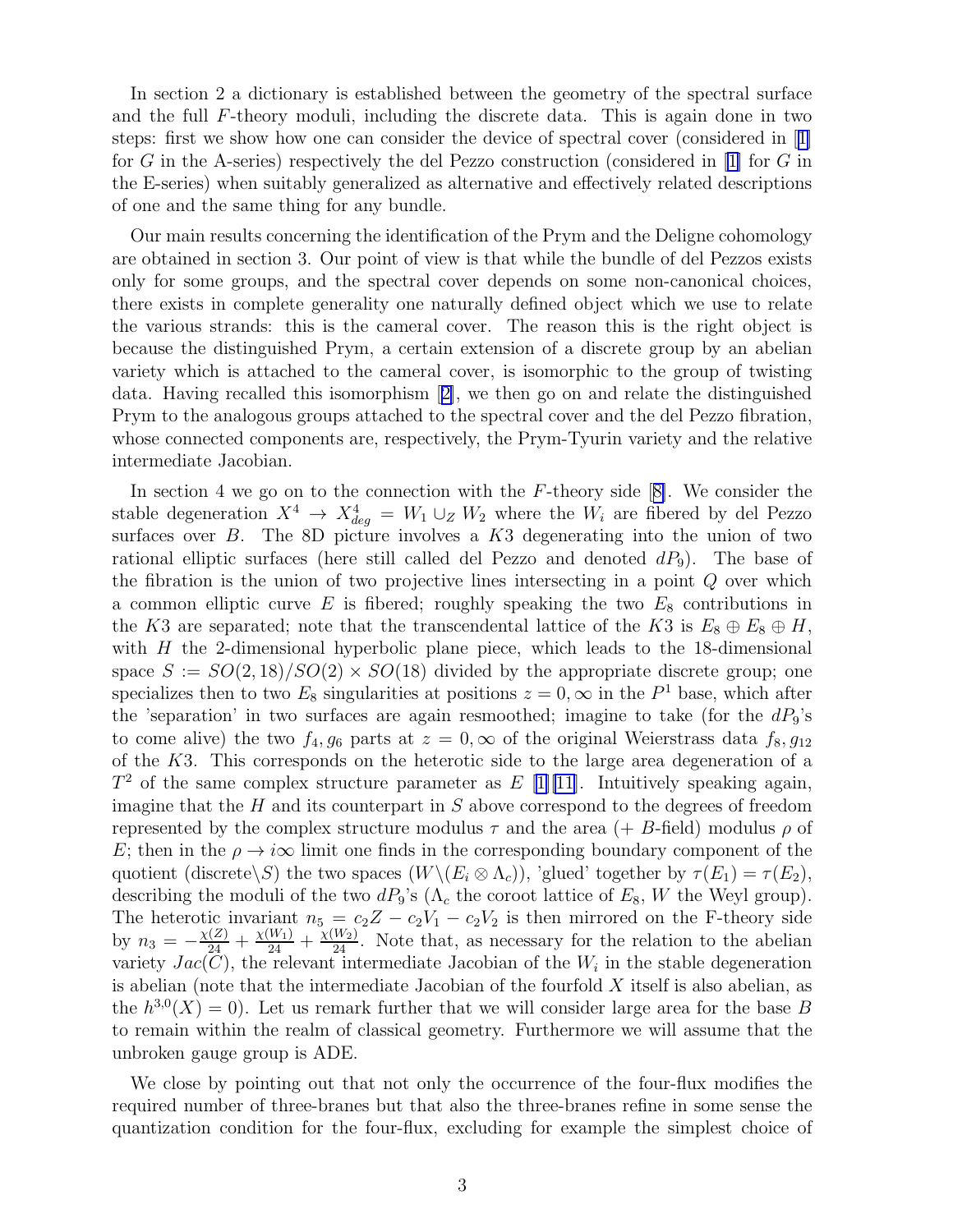fulfillingthe integrality congruence [[12\]](#page-26-0) by setting the flux equal to  $\frac{1}{2}c_2(X^4)$ : just as this wouldviolate supersymmetry  $[13]$  $[13]$  $[13]$  in case of non-primitiveness of  $c_2$  it violates it also, one sees here, due to the negative number of three-branes which would be needed.

# 1 Bundle moduli and brane impurities

We review first some of the setup of [\[1\]](#page-25-0) concerning the spectral cover construction for V an  $SU(n)$  vector bundle. Then we show how the even respectively odd bundle moduli are reflected in the even respectively odd cohomology of the spectral surface. Finally we collect some results on the comparison of bundle moduli and F-theory moduli respectively of the brane impurities for  $G = SU(n), E_8$ .

### 1.1 Spectral cover for  $G = SU(n)$

Let V be an  $SU(n)$  vector bundle over the elliptically fibered heterotic Calabi-Yau threefold  $\pi: Z \to B$  with section  $\sigma$  of normal bundle  $\mathcal{L}^{-1} = K_B$ . We also think of  $\sigma$  as element of  $H^2(Z)$ , and then  $\sigma|_{\sigma} = -c_1|_{\sigma}$  (unspecified Chern classes will always refer to B). Let M be a line bundle over B of  $c_1(\mathcal{M}) = \eta$ , C the locus  $s = 0$  for the section<sup>2</sup>  $s = a_0 z^n + a_2 z^{n-2} x + a_3 z^{n-3} y + \ldots + a_n x^{n/2}$  of  $\mathcal{O}(\sigma)^n \otimes \mathcal{M}$  and  $\mathcal{N}$  a ('twisting') line bundle over C so that

$$
V = \pi_{2*}(\mathcal{N} \otimes \mathcal{P}_B) \tag{1.1}
$$

(where the (relative) Poincare line bundle is restricted to  $C \times_B Z$ , N understood as being pulled back by  $\pi_1$ ); then

$$
c_2(V) = \sigma \eta + \omega \tag{1.2}
$$

where  $\omega \in H^4(B)$ , i.e.  $\omega = c_2(V|_B)$  and  $\eta = \pi_* c_2 V$ .

Because of the triviality of  $\mathcal P$  when restricted to  $\sigma$  one gets using Grothendieck-Riemann-Roch for  $\pi$ :  $C \times_B \sigma(B) = C \rightarrow B$  that

$$
\pi_*(e^{c_1(\mathcal{N})}Td(C)) = ch(V)Td(B)
$$
\n
$$
(1.3)
$$

With the condition  $c_1(V) = 0$  one finds

$$
c_1(\mathcal{N}) = -\frac{1}{2}(c_1(C) - \pi^*c_1(B)) + \gamma \tag{1.4}
$$

where  $\gamma \in H^{1,1}(C, \mathbf{Z})$  with  $\pi_* \gamma = 0 \in H^{1,1}(B, \mathbf{Z})$  (actually  $\gamma$  can be half-integral). One has then

$$
\omega = -\left[\frac{n^3 - n\,c_1^2}{6} + \frac{n}{8}\eta(\eta - nc_1) + \frac{1}{2}\pi_*(\gamma^2)\right]
$$
(1.5)

Actually the last two terms combine: the only general elements of  $H^{1,1}(C,\mathbf{Z})$  are  $\sigma|_C$ and  $\pi^*\beta$  (for  $\beta \in H^{1,1}(B, \mathbb{Z})$ ), which have because of  $C = n\sigma + \pi^*\eta$  the relation  $\pi_*(\sigma|_C)$ 

<sup>&</sup>lt;sup>2</sup>the last term is  $x^{(n-3)/2}y$  for n odd; actually  $n \equiv 0(2)$  and  $\eta \equiv c_1(2)$  was assumed in [[1\]](#page-25-0);  $a_r \in$  $\Gamma(B,\mathcal{M}\otimes\mathcal{L}^{-r})$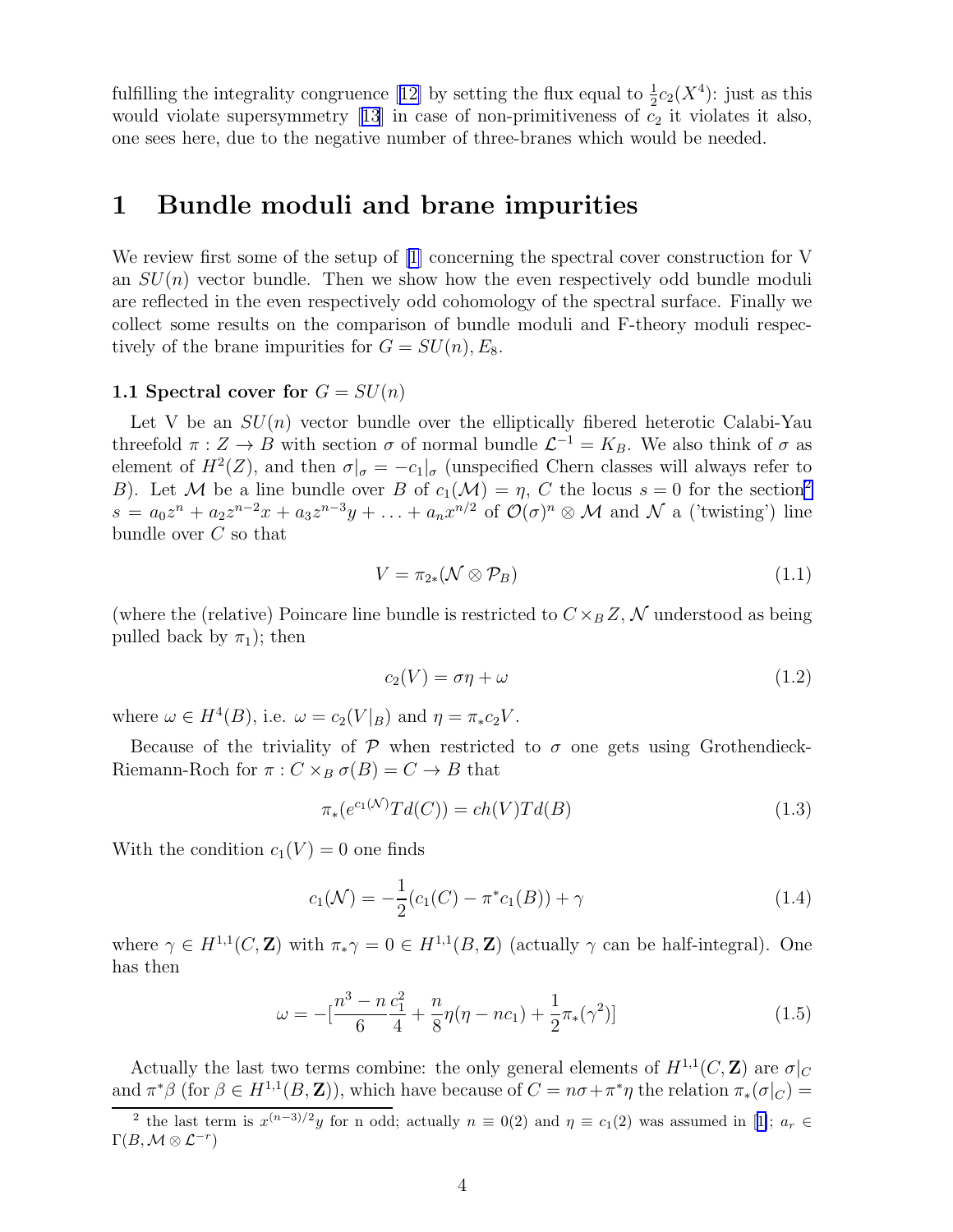$\pi_*\sigma(n\sigma + \pi^*\eta) = \pi_*\sigma(-nc_1 + \pi^*\eta) = \eta - nc_1$ ; so  $\gamma = \lambda(n\sigma - \pi^*(\eta - nc_1))$  (with  $\lambda$  halfintegral if  $(K_C^{-1} \otimes K_B)^{1/2}$  does not exist as a line bundle) and  $\pi_*(\gamma^2) = -\lambda^2 n \eta(\eta - nc_1)$ . So for the generator  $\gamma_0$ , say, corresponding to  $\lambda = 1/2$ , the term completely disappears leaving the  $\eta$ -independent piece

$$
\omega(V_{\gamma_0}) = -\frac{n^3 - n}{6} \frac{c_1^2}{4} \tag{1.6}
$$

#### 1.2 Bundle moduli and F-theory moduli for  $G = SU(n), E_8$

 $SU(n)$ 

In $[1]$  $[1]$  a natural map (for G general) was given between the (even) bundle parameters and the F-theory parameters (as far as complex structure is concerned). Their number on the heterotic side was also checked by an index computation. Of more immediate concern for our purposes is the expression of this number in terms of the spectral surface.

Let us first recall that the moduli space  $\mathcal M$  of the bundle is fibered  $\mathcal M \to \mathcal Y$  with fibre  $Jac(C)$ . This picture emerges if you consider the Leray spectral sequence for  $\pi: Z \to B$ , which gives for the first-order deformations<sup>3</sup>  $H^1(Z, adV)$ 

$$
0 \to H^1(B, R^0 \pi_* adV) \to H^1(Z, adV) \to H^0(B, R^1 \pi_* adV) \to 0
$$
\n
$$
(1.7)
$$

where the first term shows the tangent space to the fibre whereas the last term exhibits the space whose projectivization gives the global sections of the global moduli object  $W \rightarrow B$  $W \rightarrow B$  $W \rightarrow B$  (cf. [[1\]](#page-25-0) and section 2).

Now we will consider  $n_e - n_o$ , the difference of bundle moduli even respectively odd under the involution  $\tau$ . We will establish the relation

$$
n_e - n_o = h^{2,0}(C) - h^{1,0}(C)
$$
\n(1.8)

Before we come to it a number of remarks are in order. First, just as in 8D the spectral points in the elliptic curve represent the degrees of freedom of the bundle, one should expect by the principle of adiabatic extension that the deformations (whose number is  $h^{d,0}(C)$  for a d dimensional spectral object, as its normal bundle equals its canonical bundle) of the spectral object in its Calabi-Yau will represent the even deformations. So it came actually out in the 6D case where the quaternionic dimension of the vector bundle moduli space was identified [\[4](#page-26-0)] with the genus of the spectral curve as in 6D the relation  $C = n\sigma + \pi^* \eta$  means  $C = n\sigma + kE$  with<sup>4</sup>  $k = c_2(V) \in \mathbb{Z}$  and E the elliptic fibre of  $Z = K3$ ; so $K_C = C^2 = 2nc_2(V) - 2n^2$  giving the result for  $g_C$ . The authors of [[4](#page-26-0)] went on to a 4D compactification. In a case by case analysis, for  $B$  a Hirzebruch surface, they matched the number of holomorphic two-forms on the spectral surface  $C$  with the corresponding relevant part of the complex deformations of the corresponding F-theory four-fold  $X^4$ . They did this by counting monomials preserving the type of singularity corresponding to the unbroken gauge group. (This, like the computations in[[1\]](#page-25-0), concerns a case without

<sup>4</sup>note that 
$$
k - 2n = \sigma \cdot C = h^0(B, \pi_* V) = h^0(B, R^1 \pi_* V) = h^1(K3, V) = -\chi(K3, V) = c_2(V) - 2n
$$

 $3$ As our base B will always be rational and C will be generically smooth the first-order deformations will actually be unobstructed [\[14\]](#page-26-0).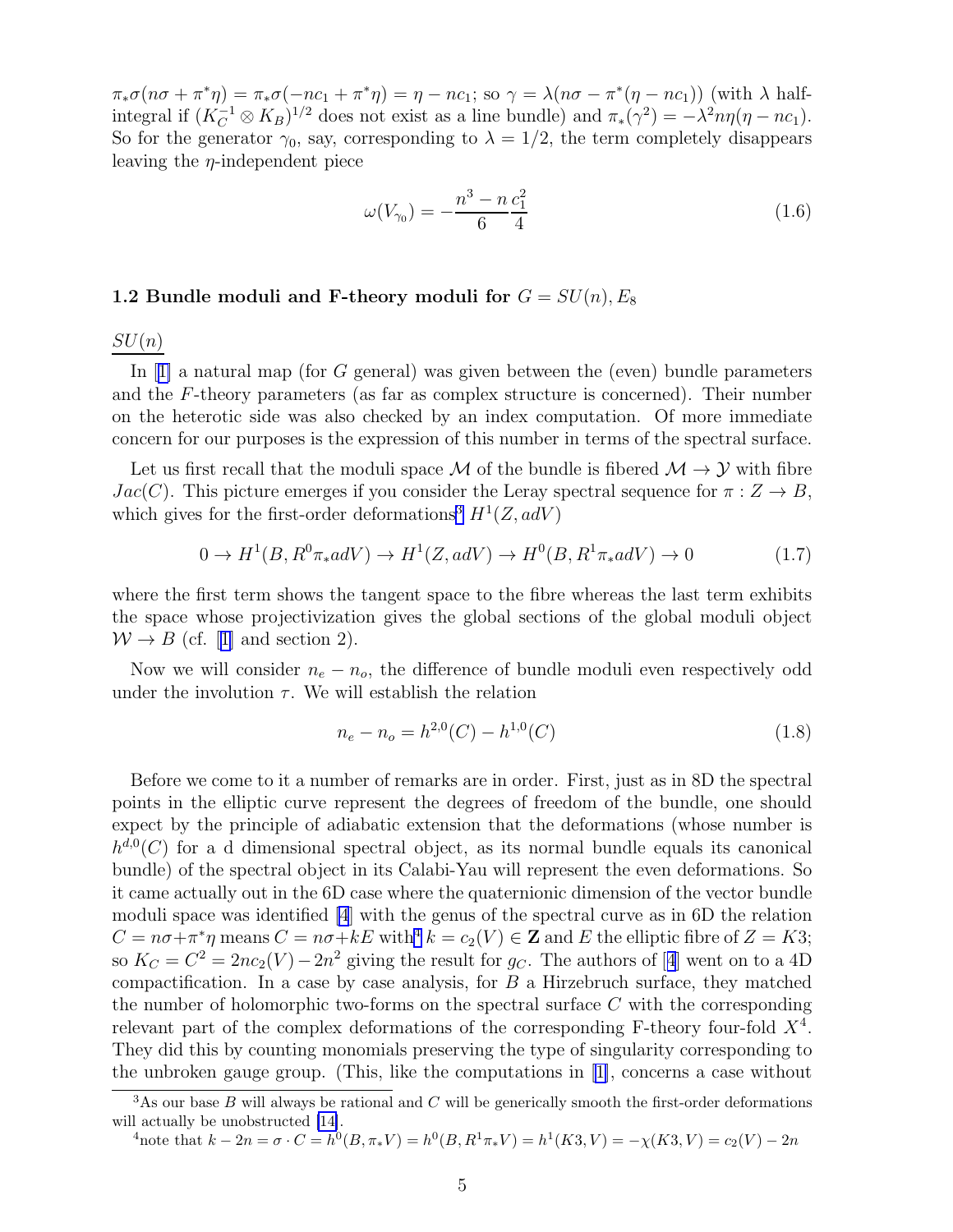odd moduli corresponding to  $H^{1,0}(C)$  respectively  $H^{2,1}(X^4)$ ). Now one computes with  $C = n\sigma + \pi^* \eta$ ,  $c_2(Z) = (c_2 + c_1^2) + 10c_1^2 + 12\sigma c_1$ ,  $\sigma^2 = -\sigma c_1$ ,  $\pi_* \pi^* = id$ ,  $\pi_* \sigma = 1$  and Noethers theorem that

$$
1 + h^{2,0}(C) - h^{1,0}(C) = \frac{c_2(C) + c_1^2(C)}{12}|_C = \frac{c_2(Z)C + 2C^3}{12}
$$

$$
= n + \frac{n^3 - n}{6}c_1^2 + \frac{n}{2}\eta(\eta - nc_1) + \eta c_1 \tag{1.9}
$$

Now as the ordinary index  $\chi(Z, adV)$  vanishes by Serre duality one has to consider the  $\tau$ -equivariant index  $\chi_{\tau}(Z, adV) = \sum_{i=0}^{3} (-1)^{i} Tr_{H^{i}(Z, adV)} \tau$ . Using the projector  $\frac{1+\tau}{2}$  one computes for

$$
I = -\frac{1}{2}\chi_{\tau}(Z, adV) = -\sum_{i=0}^{3} (-1)^{i} Tr_{H^{i}(Z, adV)} \frac{1+\tau}{2} = n_{e} - n_{o}
$$
 (1.10)

(note that Serre duality interchanges now the even and odd subspaces of the respective cohomologies) that [\[1](#page-25-0)]

$$
I = rk - \sum_{j} \int_{U_j} c_2(V) = n - 1 - 4\omega_{\gamma=0} + \eta c_1 \tag{1.11}
$$

(the  $U_j$  denote the two fixed point sets).

 $E_8$ 

One can match [\[9\]](#page-26-0) the number of moduli with the F-theory side, including a number  $n_o$  of odd moduli, provided we use an identification  $n_o = h^{2,1}(X^4)$  for the odd moduli. One has for the heterotic base deformations (assuming that Z has a smooth Weierstrass model which is general [\[15](#page-26-0)], i.e has only one section, so that  $h^{1,1}(Z) = h^{1,1}(B) + 1 =$  $c_2 - 1 = 11 - c_1^2$ 

$$
h^{2,1}(Z) = h^{1,1}(Z) - \frac{\chi(Z)}{2} = 11 + 29c_1^2 \tag{1.12}
$$

as the smooth Z has  $\chi(Z) = -60c_1^2$  [[16\]](#page-26-0). Furthermore one counts the moduli  $h^1(Z, adV) = I + 2n_o$  of the bundle V by applying [\[17](#page-26-0)] an index computation first used in this specific form in [\[1](#page-25-0)] with

$$
I = 16 + 332c_1^2 + 120t^2 \tag{1.13}
$$

So that in total

$$
1 + h^{2,1}(Z) + h^1(Z, adV) = 28 + 361c_1^2 + 120t^2 + 2n_o \tag{1.14}
$$

For the F-theory four-fold  $X^4$  one finds with  $\frac{x}{6} - 8 = h^{1,1} - h^{2,1} + h^{3,1}$  [[7\]](#page-26-0) and  $h^{1,1} =$  $2+h^{1,1}(B) = 12-c_1^2$  (reflecting that there is no unbroken gauge group) the final matching

$$
h^{3,1} + h^{2,1} = \frac{\chi}{6} - 20 + c_1^2 + 2h^{2,1} = 28 + 361c_1^2 + 120t^2 + 2h^{2,1}
$$
 (1.15)

using $c_1^3(B^3) = 6c_1^2 + 2t^2$  $c_1^3(B^3) = 6c_1^2 + 2t^2$  $c_1^3(B^3) = 6c_1^2 + 2t^2$  [1] and  $\frac{x}{24} = 12 + 15c_1^3(B^3)$  [[7\]](#page-26-0).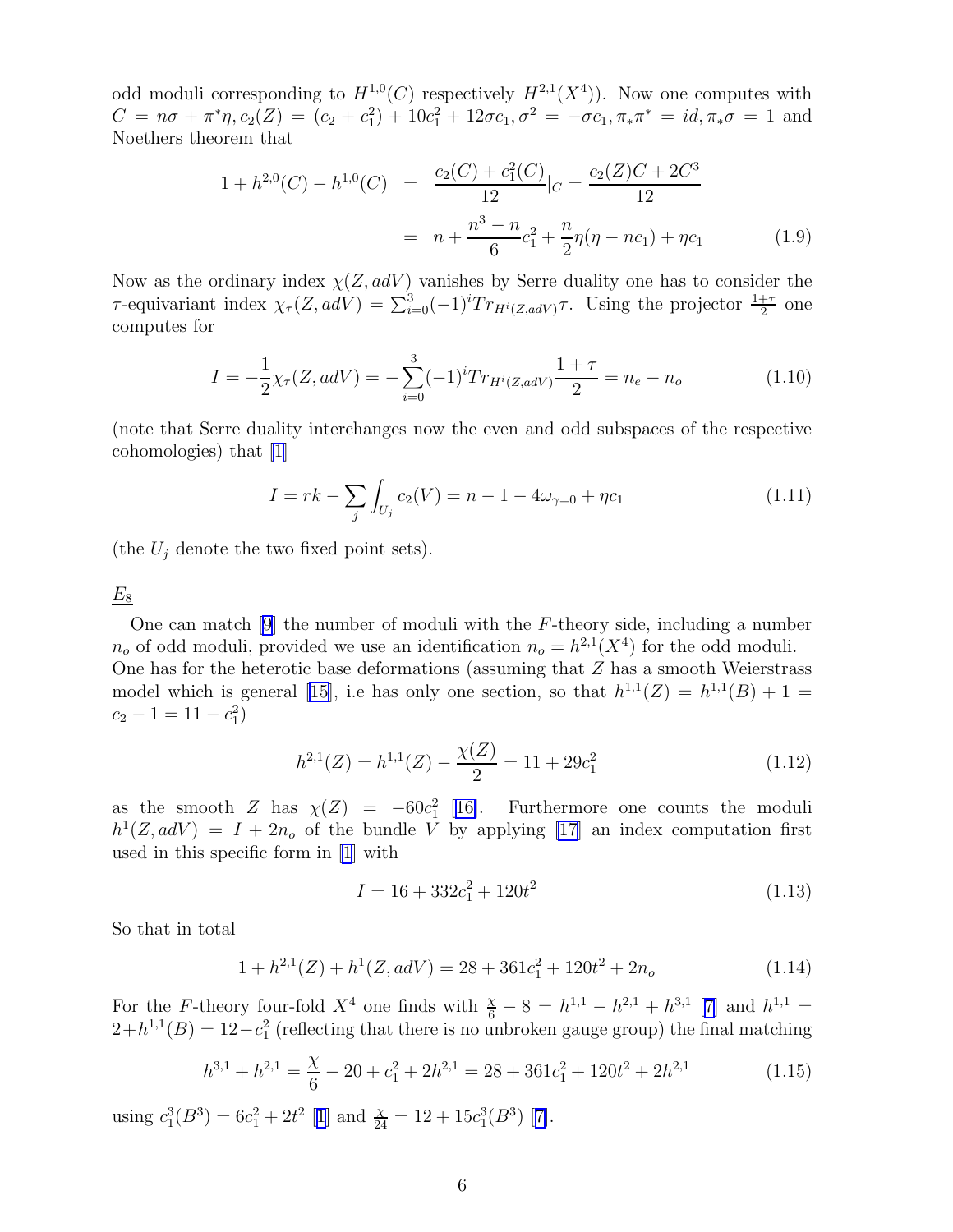#### 1.3 Brane impurities

 $E_8$ 

For  $G = E_8$  the number  $n_5$  of non-perturbative heterotic fivebranes occurring because of anomaly cancellation is

$$
n_5 = c_2(Z) - (c_2(V_1) + c_2(V_2)) = 12 + 10c_1^2 - (\omega_1 + \omega_2)
$$
\n(1.16)

using  $c_2(Z) = \eta_Z \sigma + \omega_Z$  with  $\omega_Z = 12 + 10c_1^2$  and  $\eta_Z = 12c_1 = \eta_1 + \eta_2$  in analogy to the decomposition of  $c_2(V)$  (remember  $\eta_{1/2} = 6c_1 \pm t$ ). Note that the  $\sigma$ -carrying parts like ση are adjusted to cancel, as in the 6D story, so the remaining pure  $H^4(B)$  parts carry the relevant information. Now  $n_5$  was computed [\[1](#page-25-0)] using the relation

$$
\omega_{1/2} = -40c_1^2 - 15t^2 \mp 45tc_1 \tag{1.17}
$$

to be

$$
n_5 = 12 + 90c_1^2 + 30t^2 \tag{1.18}
$$

This was matched, in case  $\gamma = 0$  and no moduli are odd under the fibre involution, with the number of space-time filling three-branes  $n_3 = \frac{\chi(X^4)}{24} = 12 + 90c_1^2 + 30t^2$  in case of zero four-flux  $G = \frac{dC}{2\pi}$  $\frac{dC}{2\pi}$  of a dual F-theory compactification on the elliptically fibered four-fold  $X^4 \to B^3$ .

### $SU(n)$

Theforegoing has the following generalization to  $G = SU(n)$  (cf. [[10](#page-26-0)]). Now one is working for the sake of computation of cohomological data (not for doing F-theory on it) on the fiberwise resolved four-fold.

Using this device one computes now  $h^{1,1} = 2 + h^{1,1}(B) + 16 - rk$  which leads with the index formula[[1\]](#page-25-0)

$$
I - rk = -4(c_2V - \eta\sigma) + \eta c_1 = -4\omega_Z + 4n_5 + 12c_1^2 \tag{1.19}
$$

and  $h^{2,1} = n_o$  and

$$
h^{3,1} = h^{2,1}(Z) + I + n_o + 1 = 12 + 29c_1^2 + I + h^{2,1}
$$
\n(1.20)

to (using  $\frac{\chi}{6} - 8 = h^{1,1} - h^{2,1} + h^{3,1}$  [[7\]](#page-26-0))

$$
\frac{\chi}{24} = 2 + \frac{1}{4}(40 + 28c_1^2 + I - rk) = 12 + 10c_1^2 - \omega_Z + n_5 = n_5
$$
\n(1.21)

# 2 Heuristic considerations: continuous and discrete data

A convenient point to start with is a preliminary comparison of the discrete data. The most notable features are:

i) shifted integrality (to half-integrality),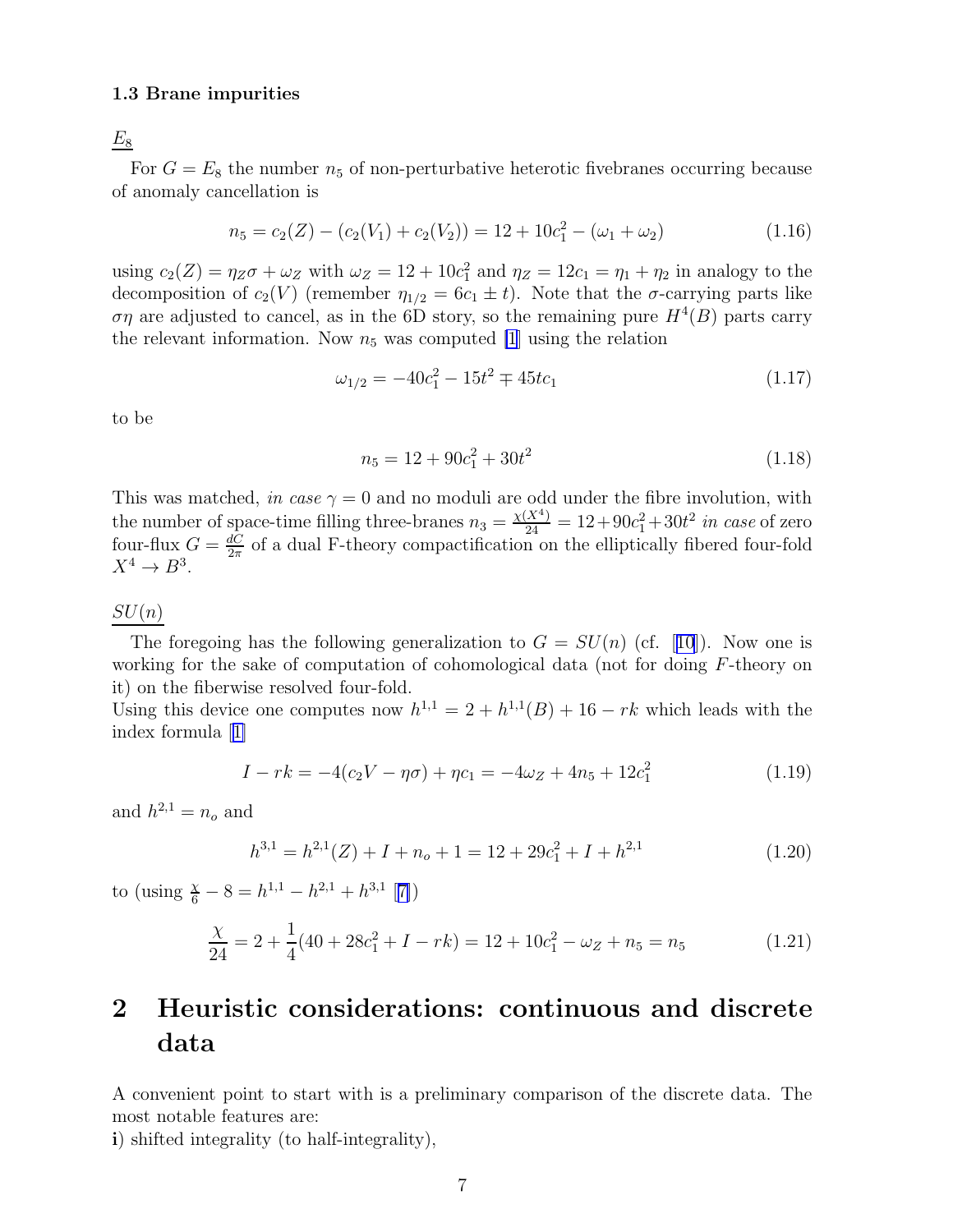ii) restriction to the subspace  $ker \pi$  respectively primitiveness and iii) correction contribution in  $n_5$  respectively  $n_3$ .

ad i) let  $G_i$ ,  $i = 1, 2$ , be the projections associated with the stable degeneration  $X^4 \rightarrow$  $X_{deg}^4 = W_1 \cup_Z W_2$ . The analogy in the data concerned with the discrete part of the twisting degrees of freedom (cf. below) is represented in the following juxtaposition: on the heterotic side one has

$$
\gamma = \frac{c_1(C) - \pi^* c_1(B)}{2} + c_1(\mathcal{N}),\tag{2.1}
$$

where the last term is an element of integral cohomology whereas the square root  $(K_C^{-1} \otimes$  $(K_B)^{\frac{1}{2}}$  does not necessarily exist as a line bundle. Similarly one has on the F-theory side

$$
G = \frac{c_2}{2} + \alpha \tag{2.2}
$$

where  $\alpha \in H^4(X, \mathbb{Z})$ , but  $c_2$  is not necessarily even. Strictly speaking one should consider here the projected  $G_i$   $(i = 1, 2)$ .

ad ii) the G admissible in an  $N = 1$  supersymmetric compactification are in  $\ker(J \wedge$  $\cdot$ ) [\[13](#page-26-0)]. The last condition comes down for the relevant projected classes in  $H^{2,2}(W)$ to the following: on the heterotic side the actual spectral cover construction will in the  $E_8$  case involve the corresponding fibration of  $dP_8$  surfaces over B (the section of  $dP_9$  blown down); now, the embeddings of the 8D heterotic elliptic curves in the 8D del Pezzos patch together to an embedding of  $Z$  in the  $W_i$ . This gives rise to maps  $H^*(W) \to H^*(Z) \to H^{*-2}(B)$  by restriction respectively integration over the fibre; but for the  $dP_8$  the anticanonical class given by the elliptic curve E is ample, so actually the  $ker (J \wedge \cdot)$  condition is reflected in a  $ker (H^{2,2}(W) \to H^{2,2}(Z))$  condition, respectively, if one combines with the integration over the fibre, in a  $ker(H^*(W) \to H^*(Z) \to H^{*-2}(B))$ condition; one has then to divide out the class dual to  $S_b$ , the del Pezzo fibre of  $pr$ :  $W \to B$ , corresponding to a differential form supported on the base, which is mapped to zero in the integration over the  $\pi: Z \to B$  fibre. So finally the space we are concerned with is the  $(ker : W \to B)/S_bZ$  part in  $H^{2,2}$  (cf. the second diagram below). So the primitiveness condition is the analogue of the condition  $ker \pi : H^{1,1}(C, \mathbb{Z}) \to H^{1,1}(B, \mathbb{Z})$ on  $γ$ .

ad iii) note that a typical value for G such as  $\frac{1}{2}c_2(X^4)$  gives non negative  $G^2$  whereas  $\gamma^2$  is negative by the Hodge index theorem. So, comparing the heterotic contribution of  $\gamma^2$  in eq. (1.5)

$$
n_5(\gamma) = n_5(\gamma = 0) + \frac{1}{2}\pi_*(\gamma^2)
$$
\n(2.3)

with the formula[[18](#page-26-0)]

$$
n_3 = \frac{\chi(X^4)}{24} - \frac{1}{2}G^2 \,,\tag{2.4}
$$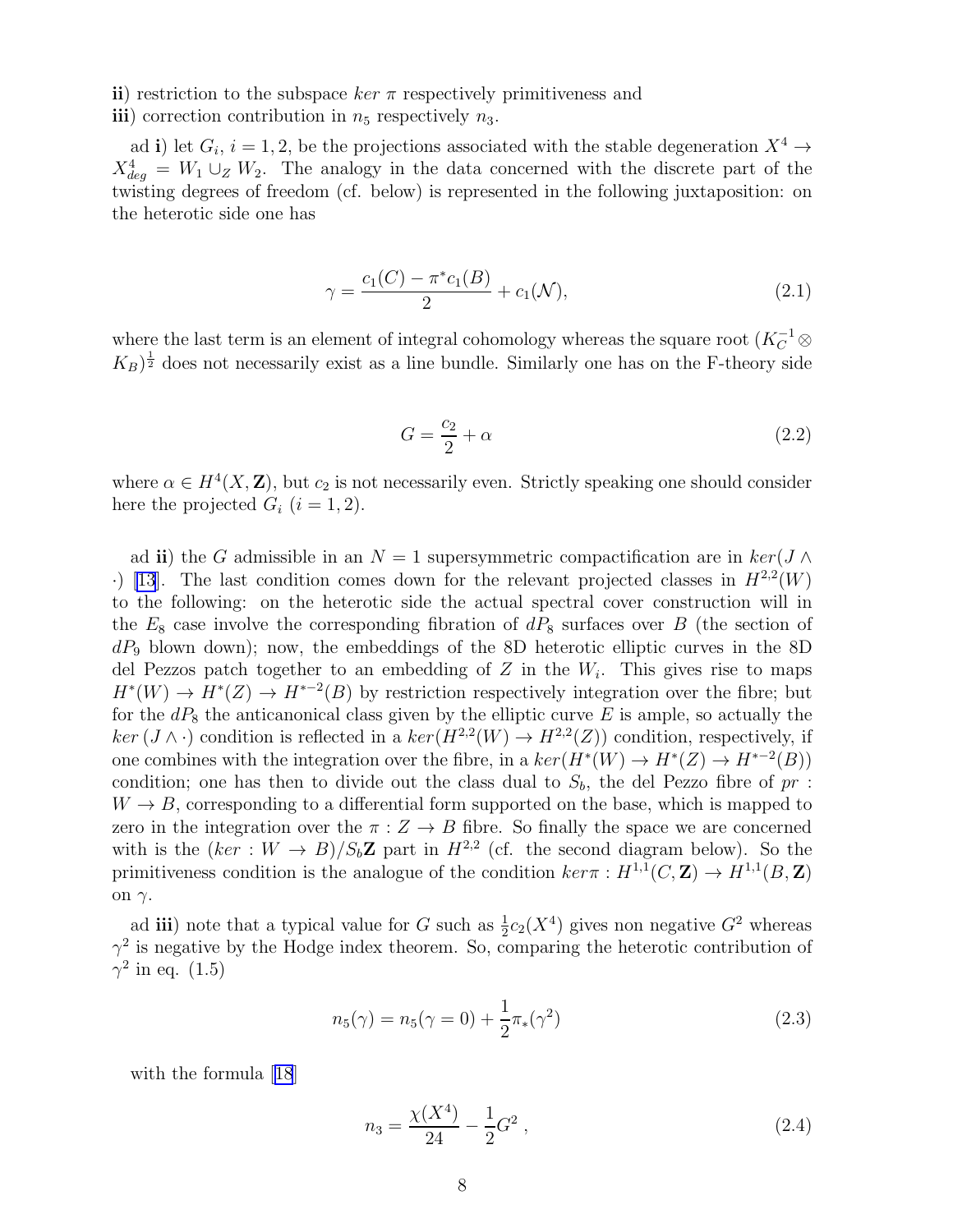we are led to expect an association letting  $\gamma_i$  correspond with  $G_i$  giving

$$
\pi^i_*(\gamma_i^2) = -G_i^2. \tag{2.5}
$$

This would fit in and actually complete the general scheme of a duality dictionary beyond the previously considered cases of relating  $h^{2,0}(C)$  and  $h^{3,1}(X^4)$  respectively elements of  $H^{1,0}(C)$ and  $H^{2,1}(X^4)$  in a satisfying way (cf. [[4\]](#page-26-0), [\[1](#page-25-0)], section 1 and the introduction). Together with the proposed identification of the discrete moduli one gets a dictionary of elements related by a  $(1, 1)$  Hodge shift

| $H^{2,0}$ | $H^{3,1}$ |
|-----------|-----------|
| $H^{1,0}$ | $H^{2,1}$ |
| $H^{1,1}$ | $H^{2,2}$ |

where in the first line the deformations of  $X<sup>4</sup>$  preserving the given type of singularity (corresponding with the unbroken gauge group; actually we will consider the parts in the  $W_i$ ) are understood, in the second line a part of the relative jacobian (see below) is understood, and in the last line the subspaces  $ker \pi_*$  respectively  $ker (J \wedge \cdot)$ .

Anaive way to obtain the association of  $\gamma_i$  with  $G_i$  is via the cylinder map [[31](#page-27-0)], which wedescribe below  $(3.16)$  $(3.16)$ . This replaces each point in C by a (complex projective) line L lying above it in the del Pezzo. Indeed,  $L^2 = -1$ , suggesting the desired relation  $(2.5)$ . Unfortunately, this *fails*, as the right hand side of  $(2.5)$  gets contributions also from distinct lines which intersect in the del Pezzo. The full story is a bit more subtle. We will see that  $H^i(C)$  breaks into several isotypic pieces (five of them, for  $E_8$ ). The values of  $\gamma$  coming from bundles all live in one of these isotypic pieces, the distinguished piece. On this piece the cylinder map changes the intersection numbers not by −1 but by a factor of  $-60$  (for  $E_8$ ). Furthermore, we will see (in section (3.2)) that the cylinder map itself is divisible (by 60) on this distinguished piece, so the correct association sends  $\gamma$  to  $\frac{1}{60}$  times its cylinder.

We will actually have to insert an intermediate step in relating the data from the spectral surface  $C_i$   $(i = 1, 2)$ , corresponding to the bundle  $V_i$ , to  $W_i$ . For this note first that the (even) deformations of  $V_i$  correspond to those deformations of  $W_i$  which preserve fiberwise the elliptic curve  $E$  common with the heterotic side, so preserving in total the Calabi-Yau  $Z$  common to the  $W_i$ : their number is given by the dimension of  $H^1(W_i, T_{W_i} \otimes \mathcal{O}(-Z)) \cong H^{3,1}(W_i)$ . These are the deformations in  $H^{3,1}(X^4)$  which are relevant to the respective bundle. Second, under the stable degeneration  $J^3(X)$  splits off the abelian varieties  $J^3(W_i)$ , which contain the pieces relevant for the comparison. Third this construction interprets *those* elements of  $H^{2,2}_{prim}(X^4, \mathbf{Z})$  that are captured by the corresponding parts in the  $W_i$  cohomology (for the relation of the primitiveness condition to the  $W, Z$  geometry cf. above).

To include also the continuous part in the picture we have to discuss more fully the issue of the twisting data which can occur in piecing together bundles over  $Z$  if we have a description for bundles over an elliptic curve  $E$ . In this paragraph we will review the description of the twisting data based on spectral covers, as given in [\[5](#page-26-0)]. In the remainder of the paper we will work instead with the description given in[[2\]](#page-25-0), based on the cameral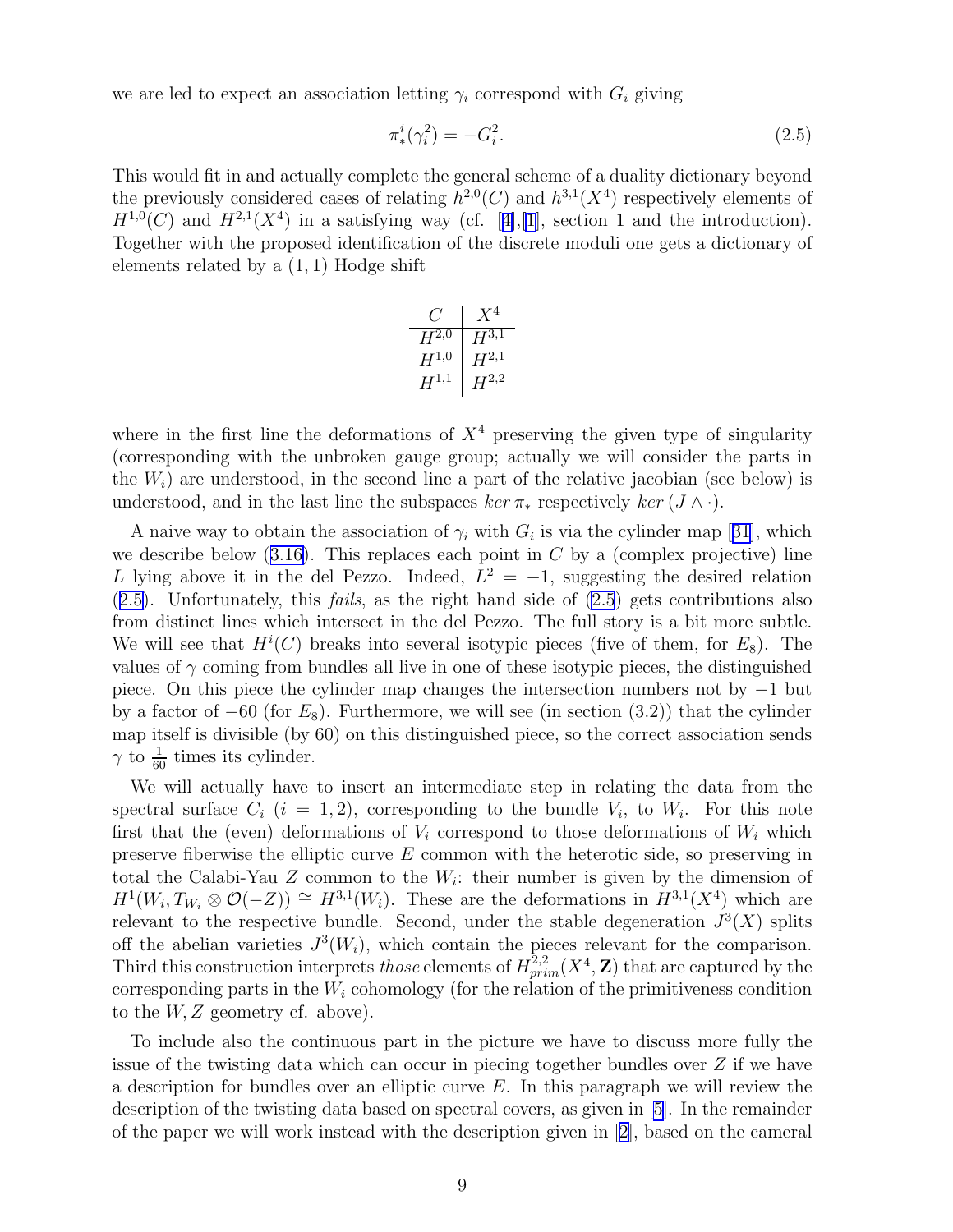cover. So let  $\mathcal{M}_E$  be the moduli space of semistable G-bundles over E, respectively  $\mathcal{M}_{Z/B}$ the relative object (for  $G = E_8$  we will not allow cuspidal fibers) and finally  $\Xi$  the (locally existing) universal bundle over  $E \times \mathcal{M}_E^0$  respectively over  $Z \times_B \mathcal{M}_{Z/B}^0$  (the superscript 0 denoting the smooth locus of the moduli spaces, where then such a universal object exists locally. Now a G bundle over  $Z$  which is fiberwise (over the open subset of  $B$  over which lie smooth fibers) semistable gives a section (over that subset) of  $\mathcal{M}_{Z/B}$ . Our aim is to describe conversely the (possibly obstructed) existence and (non)-uniqueness of a bundle given such a section. The idea is of course , as far as possible, to pull-back a universal bundle. Now consider first the situation in a fibre: to  $\Xi$  there is an associated abelian group scheme of automorphism groups  $\underline{Aut}(\Xi)$  over  $\mathcal{M}_E^0$  (of associated sheaf of sections, say, A). The set of possible universal bundles over  $E \times \mathcal{M}_{E}^{0}$  (if the obstruction in  $H^2(\mathcal{M}_E^0, \mathcal{A})$  vanishes) is then rotated through under the elements of  $H^1(\mathcal{M}_E^0, \mathcal{A})$ . In the relative version where a section s of  $\mathcal{M}_{Z/B}^0 \to B$  is given the relevant space is correspondingly  $H^1(B, \mathcal{A}_B(s))$ .

To make this explicit, let us start with  $G = SU(n)$  and display the decomposition of the twisting data  $H^1(\mathcal{A}_B)$  into the continuous part (the relative jacobian  $J(C/B)$ ) and the discrete part (the multiples of the  $\gamma$  class). Both groups are taken up to possible finite group discrepancies. Additionally, in the last line we must allow half-integral cohomology.

0 ↓ 0 → J(C/B) → P ic<sup>0</sup> C → P ic<sup>0</sup> B → 0 ↓ ↓ ↓ 0 → H<sup>1</sup> (AB) → P ic C → P ic B → 0 ↓ ↓ ↓ 0 → γZ → H<sup>1</sup>,<sup>1</sup> (C,Z) → H<sup>1</sup>,<sup>1</sup> (B,Z) → 0 ↓ 0

Now, when one tries to transfer these results to the (D- and especially to the) E-series, one faces at first the following problem. For the E-series one does not describe[[1\]](#page-25-0) the bundles via the spectral cover construction but instead via the associated del Pezzo fibration, giving not a covering of  $B$  but a fibration over it by surfaces. This is related to the following crucial fact (cf. [\[19](#page-26-0)]): consider the type IIA string on an elliptic K3 with ADE singularity times  $T^2$ ; the  $N = 1$  content of this 4D  $N = 4$  theory includes three adjoint chiral fields X, Y, Z (with superpotential  $Tr[[X,Y],Z]$ ), whose Cartan vevs (Higgs branch) correspond to blowing up respectively deforming the singularity respectively giving Wilson lines to the ADE gauge group on  $T^2$ ; the R-symmetry induces an equivalence of the corresponding moduli spaces. This gives the main theorem on the structure of the moduli space  $\mathcal{M}_G$  of flat G-bundles on an elliptic curve (cf. [\[1\]](#page-25-0), and also [\[20\]](#page-26-0),[[21](#page-26-0)],[\[22\]](#page-27-0) for partial identifications of the relevant mirror map in this connection).

Concretely let us take as elliptic curve  $E = P_{1,2,3}[6]$  of equation  $e := z^6 + x^3 + y^2 + \mu zxy =$ 0 leading (with s of sect. 1.1) to the deformation  $e+vs$  of the  $SU(n)$  singularity showing at the same time Looijenga's moduli space  $(a_0, a_2, a_3, \ldots, a_n) \in \mathbf{P}^{n-1}$  of flat  $SU(n)$  bundles over E as well as the 0D spectral geometry consisting of n points  $(e = 0) \cap (s = 0)$  on E. Note that in this case of the  $A_n$  group it is possible to effectively replace a 2D geometry of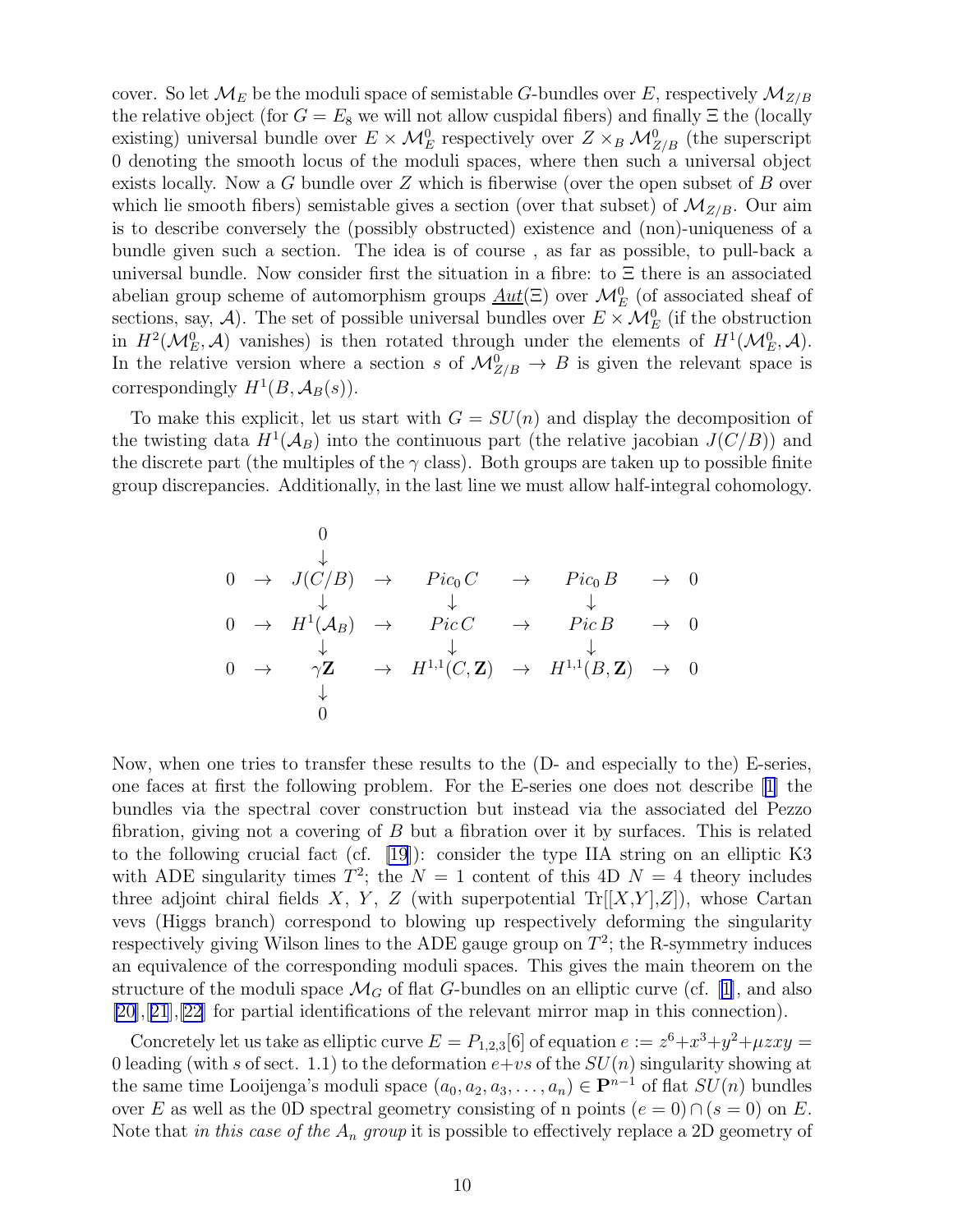$\mathbb{P}^1$ 's by the zero dimensional representatives as v occurs only linear and so in the process of period integral evaluation to describe the variation of Hodge structure relevant here can be integrated out. For the general phenomenon relating even (0D to 2D, of symmetric intersection form) or odd (1D to 3D, of antisymmetric intersection form) cohomology cf. [\[23\]](#page-27-0); the same relation underlies the extraction [\[24](#page-27-0)] of the 1D Seiberg-Witten curve from the 3D periods of a Calabi-Yau and the relation between  $K3$  singularities and gauge groups ADE.

By contrast the same decoupling phenomenon *does not* take place for the the  $E_k$  case: there one finds instead for the deformation  $e + \sum_{i=1}^{6} a_i v^i z^{6-i} + b_2 v^2 x^2 + b_3 v^3 y + b_4 v^4 x$  of zero locus  $dP_8 = P_{1,1,2,3}[6]$  showing the 2D spectral geometry of the del Pezzo surface with  $H^{1,1}(dP,\mathbf{Z})^{\perp_E} = E_8$  and moduli space  $\mathbf{P}_{1,2,3,4,5,6,2,3,4}$ . (Correspondingly there occurs a situation involving the E groups, where the Coulomb branch of an  $N = 2$  system does not reduce to a Riemann surface but a description in terms of 3-form periods has to be given[[19\]](#page-26-0).)

It is interesting to note that this phenomenon admits also a representation-theoretic explanation. The Weyl group of  $A_n$  admits a small permutation representation, the  $(n+1)$ -dimensional one, which decomposes into the sum of only two irreducible representations: the trivial one and the weights,  $\mathbf{Z}[W/W_0] \cong \mathbf{1} \oplus \Lambda$ . By contrast every permutation representation of  $W_{E_n}$  contains at least three irreducible constituents. This means that the cohomology of every associated spectral cover will contain some additional pieces. To get an object with the right cohomology, i.e. the distinguished isotypic piece mentioned above, one must either go up in dimension, or restrict attention to classes which transform correctly under some correspondences.

Note that the the effective replacing of the  $\mathbf{P}^1$  classes by points accounts for the missing dimensions causing the mentioned (1,1) shift in cohomology when comparing the dual results. Namely the description in the  $E_k$  case is already well adapted to the F-theory picture of having a fibration  $W \to B$  (for each bundle) of del Pezzo surfaces over B. As mentioned the 8D heterotic elliptic curve is contained in the both 8D del Pezzo, so is the Z in the  $W_i$  giving rise to maps  $H^*(W) \to H^*(Z) \to H^{*-2}(B)$  and to the diagram involving now the intermediate jacobian  $J^3$  (cf [\[5\]](#page-26-0) for the analogous situation in 6D) and interpreting  $H^1(\mathcal{A}_B)$  as (relative) Deligne cohomology<sup>5</sup> (which relates to  $J^3$  as Pic to  $Pic_0$ 

0 ↓ 0 → J 3 (W/B) → J 3 (W) → J(B) → 0 ↓ H<sup>1</sup> (AB) ↓ 0 → H 2,2 0 (W,Z) → H<sup>2</sup>,<sup>2</sup> (W,Z)/SZ → H<sup>1</sup>,<sup>1</sup> (B,Z) → 0 ↓ 0

<sup>5</sup> compare the long exact sequence in Deligne cohomology

$$
H^3(\cdot, \mathbf{Z}) \to H^3(\cdot, \mathbf{C})/F^2H^3(\cdot, \mathbf{C}) \to H^4_D(\cdot) \to H^4(\cdot, \mathbf{Z}) \to H^4(\cdot, \mathbf{C})/F^2H^4(\cdot, \mathbf{C})
$$
\n(2.6)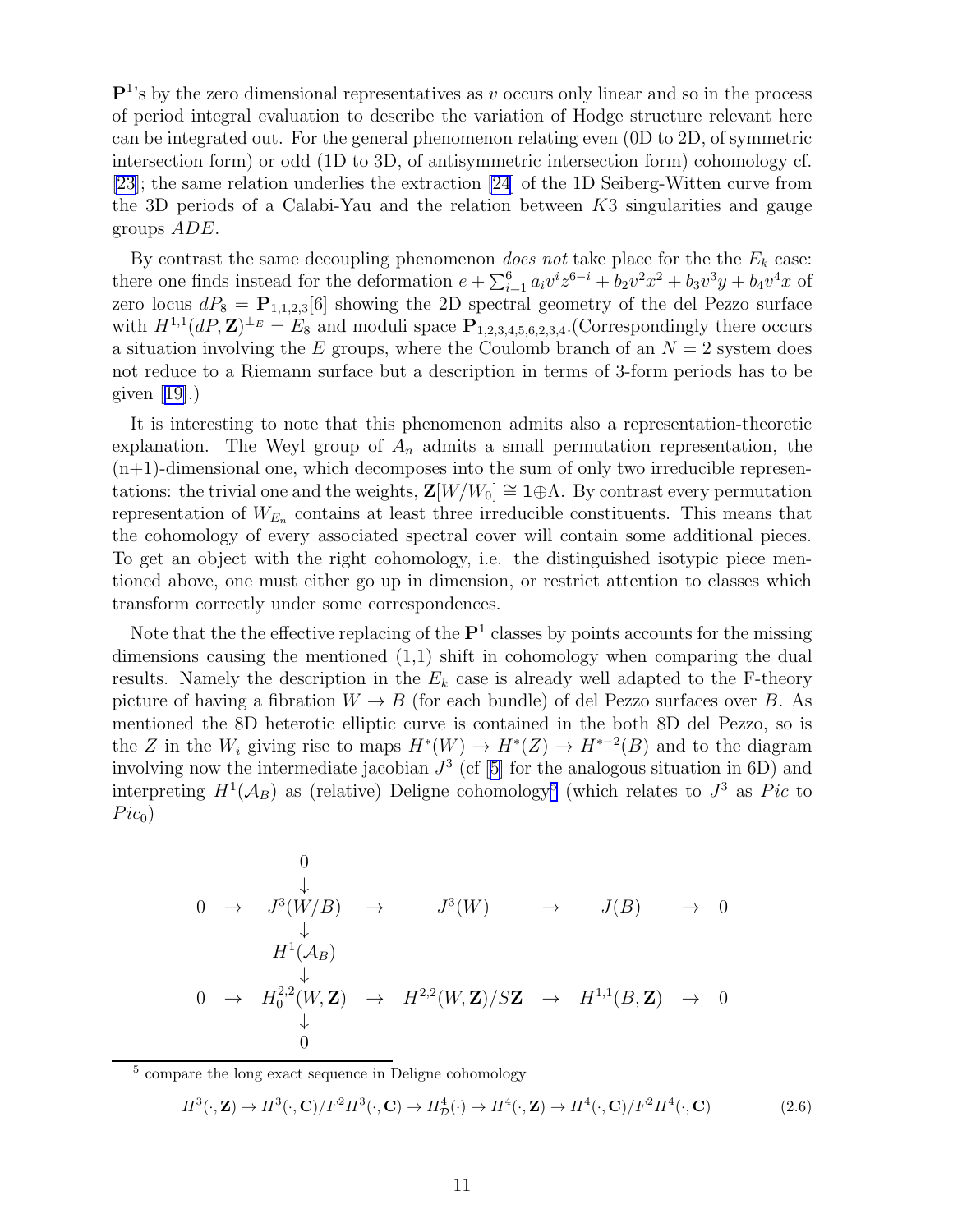To actually establish this picture we will proceed in three steps:

I) first we describe a generalized spectral cover construction for arbitrary group G (or in particular, an ADE group.) The main point one has to take into account is, that for  $G \neq SU(n)$  the fibre of the spectral covering is of a more 'entangled' nature as the covering group is no longer the symmetric group.

II) Then we make use of the connection between ADE root systems and del Pezzo surfaces (cf. for example[[25\]](#page-27-0),[\[26](#page-27-0)],[[27\]](#page-27-0), [\[28](#page-27-0)]), the root system describing a certain part of the  $H^{1,1}(dP,\mathbf{Z})$  (denoting the obvious intersection), so that the variation of the fibre of the spectral cover over  $B$  describes the variation of certain  $(-1)$  curves l in their variation in a family of surfaces over  $B$  (expressing the effective replacement of these lines by points, causing the (1,1)-shift). This leads also to the necessary relation between  $G_i^2$  and  $l^2 \pi^i_* \gamma^2 = -\pi^i_* \gamma^2.$ 

III) Thirdly we make the transition to the F-theory side, which for example in the case  $G = E_8$  consists just in relating the  $dP_8$  fibre from the heterotic side to the  $dP_9$  fibre from the F-theory side (blowing down a section brings one back to  $dP_8$ ). In general this comes down[[1\]](#page-25-0) to see that the occurrence of a section  $\theta : B \to X$  of H-singularities (H the commutant of G in  $E_8$ ) causes the split off from  $J^3(X)$  of a certain factor involving cycles of special behavior along  $\theta$ . Remember that under the stable degeneration  $J^3(X)$  splits off the abelian varieties  $J^3(W_i)$ , which contain the pieces relevant for the comparison. We take along also the necessary extension of the picture by inclusion of the discrete data.

Before entering the general description let us give a short account of step I) in the framework described already above. Actually we will see the spectral cover as parametrization of exceptional lines in a surface fibration over B. This occurs by taking into account the description of the 'enlarged' root system in surface cohomology (cf. the appendix). Note that as the same moduli space  $\mathcal{W}_G$  parametrizes G bundles over an elliptic curve E and del Pezzo surfaces  $dP_G$  (with  $E = -K$  fixed) one gets by adiabatic extension over the base B that to the bundle V over Z corresponds a fibration  $W_G^{het} \to B$  of  $dP_G$  surfaces via pulling back the universal object (now the universal surface not the universal bundle) along the section  $s : B \to \mathcal{W}_G = \mathcal{M}_{Z/B}$ .

Let us conclude this section with a description of the spectral cover construction for Gan ADE group. The covering  $C \to B$  will be (cf. [[29\]](#page-27-0), [\[5](#page-26-0)]) locally modelled on (pulled back from) the covering of degree  $d = \frac{|W|}{|W_0|}$  $|W_0|$ 

$$
\begin{aligned}\n\mathcal{T} &= (E \otimes \Lambda_c)/W_0 \\
\downarrow \\
\mathcal{M} &= (E \otimes \Lambda_c)/W\n\end{aligned} \tag{2.7}
$$

where  $W_0 \subset W$  is the stabilizer of an element  $\lambda \in \mathbf{h}$  whose Weyl orbit spans h over C; for example<sup>6</sup>  $\lambda$  could be (the dual of) the maximal root  $\tilde{\alpha}$  with  $W\lambda = R$ .

<sup>&</sup>lt;sup>6</sup> h the Cartan Lie algebra, R the set of roots,  $d = |R|$ ,  $Q(R)$  the lattice generated by them,  $\Lambda_c$  the corootlattice in the Cartan (denoted  $\Lambda$  in [[5\]](#page-26-0);  $\tilde{\alpha}$  the quasi-miniscule, non-miniscule weight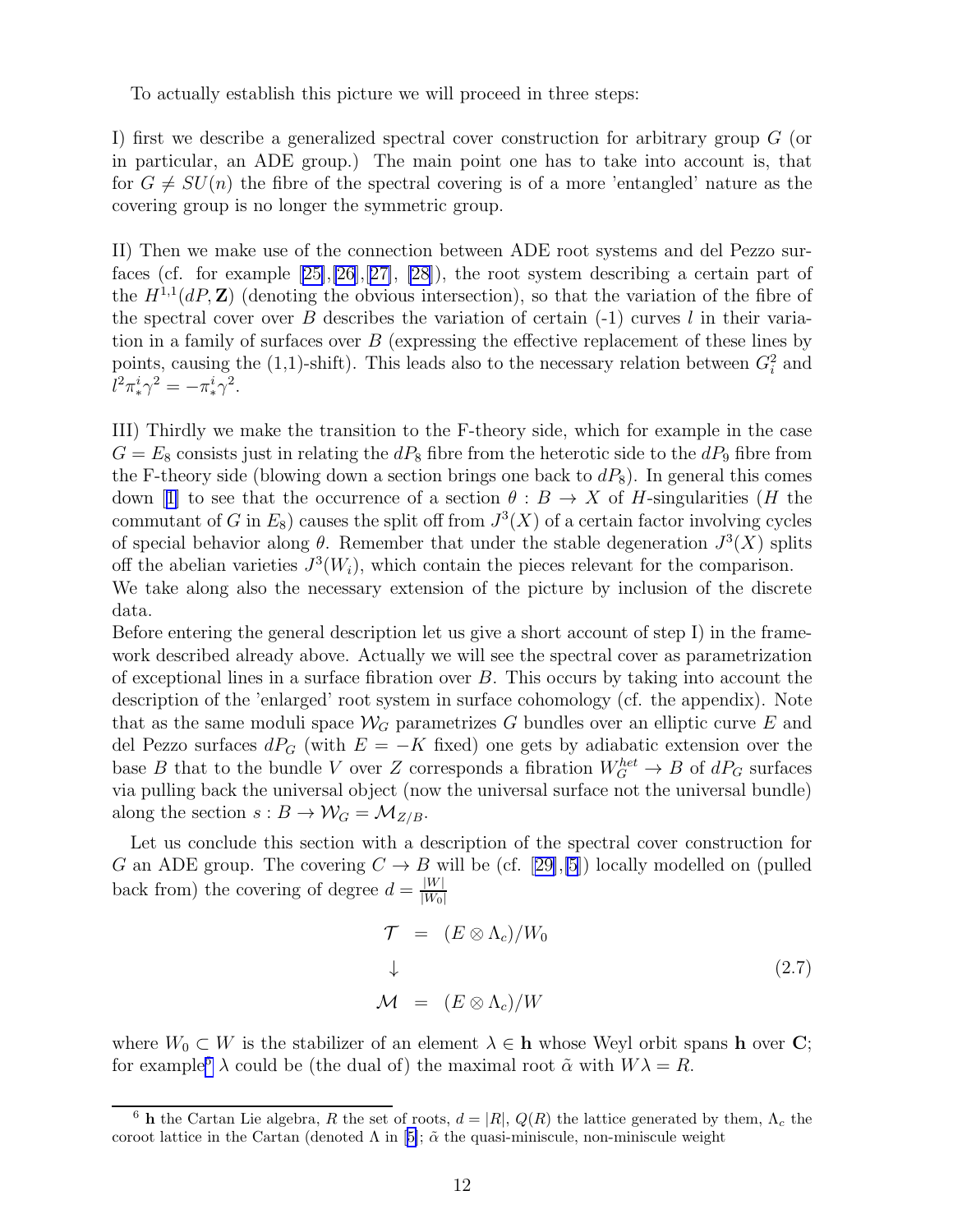The evaluation on  $\lambda$  gives the epimorphisms  $\mathbb{C}[W/W_0] \to \mathbb{h}$  and

$$
(\mathcal{O}_{E\otimes\Lambda_c}\otimes_{\mathbf{C}}\mathbf{C}[W/W_0])^W \to (\mathcal{O}_{E\otimes\Lambda_c}\otimes_{\mathbf{C}}\mathbf{h})^W
$$
 (2.8)

where the sheaf of W-invariant sections of the trivial vector bundle  $\mathcal{O}_{E\otimes\Lambda_c}\otimes_{\mathbf{C}}\mathbf{h}$  is coherent on  $\mathcal{M} = (E \otimes \Lambda)/W$  and locally free over  $\mathcal{M}^0$ , being equal there to the *cotangent bun* $d l e^7 \Omega^1_{\mathcal{M}^0} = Lie \mathcal{A}$ . The ensuing map  $Lie J(C) = H^1(C, \mathcal{O}_\mathcal{T}) \to H^1(Lie \mathcal{A}) = Lie H^1(\mathcal{A})$ presents the continuous part of  $H^1(\mathcal{A})$  as quotient of the Jacobian  $J(C)$ , the Prym-Tyurin variety of the spectral cover. For  $G = SU(n)$  respectively  $SO(2n)$  it reduces to the ordinary Jacobian<sup>8</sup> respectively Prym variety (for the general construction cf. Appendix and [\[30\]](#page-27-0)).

## 3 Bundle moduli via cover constructions

There are three geometric objects, each of which can be used to encode the even moduli of the heterotic theory. These are the spectral cover<sup>9</sup>, the cameral cover, and the del Pezzo fibration. We will first recall the description of these objects and show that they represent equivalent data. We will then proceed to the identification of the relevant parts of their cohomologies. We fix throughout the heterotic space  $Z$ , which is fibered over a base manifold B, with elliptic fibers which we assume are in Weierstrass form. Although the bases B which arise in actual heterotic compactifications are severely restricted, we will not need to make any such assumptions about B.

### 3.1 The three "covers"

### Spectral covers

The first and most familiar object is the spectral cover  $\overline{\pi}$  :  $\overline{B} \to B$  which was already mentioned in the previous section. For any subgroup  $W_0 \subset W$ , we can consider a spectral cover which is locally modelled on the covering  $(Hom(\Lambda, E))/W_0 \to (Hom(\Lambda, E))/W$ , of degree  $d = \frac{|W|}{|W_0|}$  $\frac{|W|}{|W_0|}$ . Here  $\Lambda$  is the character lattice of G (dual to the  $\Lambda_c$  used in the previous section) and  $W_0 \subset W$  is an arbitrary subgroup, for example  $W_0$  could be the stabilizer of an element  $\lambda \in \mathbf{h}$ . one important case is the cover of smallest degree, corresponding to a minuscule weight  $\lambda$ . For groups  $G = A_n, D_n, E_6, E_7, E_8$ , this is a branched cover of degree n, 2n, 27, 56, 240 respectively. The opposite extreme is when  $W = 0$ . There are also intermediate possibilities, such as the one corresponding to the maximal root  $\lambda = \tilde{\alpha}$ with  $W\lambda = R$ . In the context of  $G = E_8$  we will refer to the smallest cover simply as "the" spectral cover, although other covers also occur naturally (cf. equation [\(3.9](#page-14-0)).)

<sup>&</sup>lt;sup>7</sup> occurring in the exponential sequence  $0 \to \underline{\Lambda} \to Lie\mathcal{A} \to \mathcal{A}^0 \to 0$ , where  $\mathcal{A} = \mathcal{A}^0$  for example on the (Zariski) open subset of split bundles, where  $\overline{A} = \mathbf{C}^{*r}$ ; also  $A_B(s) = A_B^0(s)$  for a generic section and  $G \neq A_1, A_2$  (and no cuspidal fibres for  $G = E_8$ )

<sup>&</sup>lt;sup>8</sup>as the identification  $W_{A_r} \cong S_{r+1}$  shows a certain 'disentangledness' of the fibre structure in that case, in contrast to the cases where  $W$  is only a subgroup of a symmetric group, showing that the fibre elements are not on equal footing

<sup>&</sup>lt;sup>9</sup>As we will from now on have to distinguish two 'covers' associated to B we switch to the notation  $\overline{B}$  for the spectral cover (previously denoted C), and B for the cameral cover.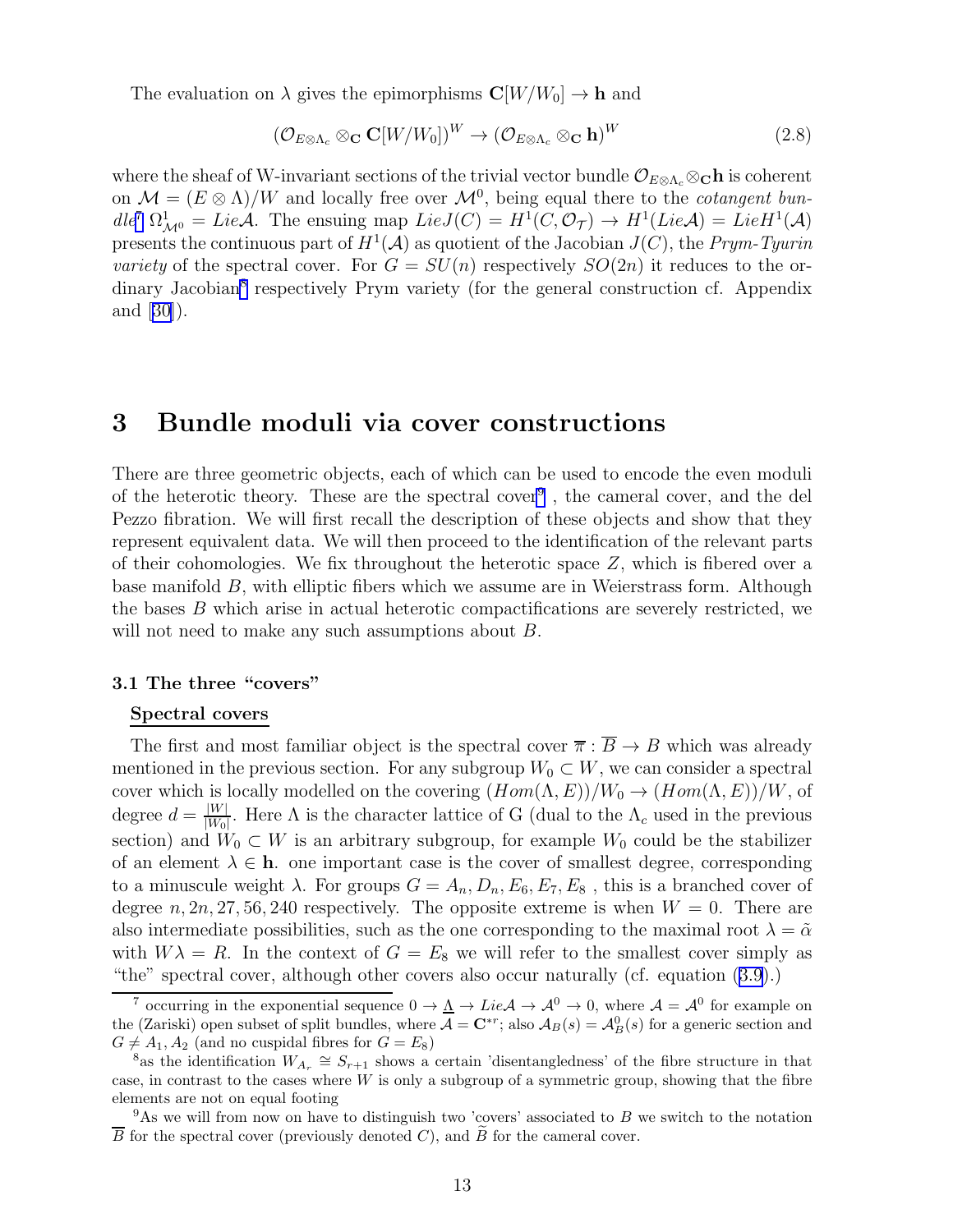#### <span id="page-14-0"></span>The cameral cover

The cameral cover  $\tilde{\pi}: B \to B$ , on the other hand, is an abstract (unembedded) cover, with an action of W which, over nice points of  $B$ , is simply transitive. It parametrizes Weyl chambers in a moving family of Cartan subalgebras. More precisely, the cameral cover is modelled on the W-cover  $h \to h/W$ . Equivalently, over the open set of nice points of B, it is modelled on  $G/T \to G/N$ . Here T is a maximal torus and N is the normalizer in G of T, so points of  $G/N$  parametrize the possible maximal tori, while a point of  $G/T$ includes the additional choice of a Borel subgroup containing  $T$ , which amounts to the same as the choice of a chamber in the corresponding Cartan. The extension to all of B is modelled on an appropriate partial compactification  $\overline{G/T} \to \overline{G/N}$  constructed in [\[3](#page-25-0)]. <sup>10</sup> We have seen that the even part of the heterotic data amounts to the data of a spectral cover; this is the same as specifying the cameral cover  $\ddot{B} \rightarrow B$  together with a W-equivariant map  $v : \Lambda \times \tilde{B} \to Z$  (or equivalently, a family of maps  $v_{\lambda} : \tilde{B} \to Z$ depending linearly on  $\lambda \in \Lambda$ ) commuting with the projection to B. Each such  $v_{\lambda}$  induces in particular a map  $\pi_{\lambda}: \overline{B} \to \overline{B}$  where  $\overline{B}$  is the spectral cover corresponding to the subgroup  $W_0 \subset W$  which fixes  $\lambda$ . For  $\lambda$  in the interior of a chamber,  $\pi_\lambda$  can be expected to be a birational isomorphism between B and the largest spectral cover, given by  $W_0 = 0$ . The main difference between the  $W_0 = 0$  spectral cover and  $\tilde{B}$  is that the former sits, fiber by fiber, inside  $Hom(\Lambda, E)$ , while the latter sees only information along the base B and is correspondingly an abstract (unembedded) cover.

Del Pezzo fibrtaions Our third geometric object is not a cover, but a fibration  $\pi$ :  $U \rightarrow B$  whose fibers are complex surfaces. Let us describe how this is constructed for  $G = E_8$ , where the fibers are  $E_8$  del Pezzo surfaces, obtained from  $\mathbf{P}^2$  by blowing up successively 8 (distinct or possibly infinitesimally near) points. The Picard group of such a surface, or its second cohomology  $H^2(dP_8, \mathbf{Z})$ , is a rank-9 lattice, generated by the class L (pullback of a line in  $\mathbf{P}^2$ ) and the 8 exceptional curves  $E_i$ . It contains the anticanonical class  $F := 3L - \sum_i E_i$ , with  $F^2 = 1$ . Correspondingly, sections of the anticanonical system form a pencil of elliptic curves passing through a base point  $p$ . We will normalize the embedding of an elliptic curve into its del Pezzo by requiring that the zero point  $\sigma$  of the elliptic curve map to the base point  $p$  of the del Pezzo. The primitive cohomology, or the orthogonal complement  $H_0^2(dP_8, \mathbf{Z})$  of F, is isomorphic to the  $E_8$  weight lattice  $\Lambda$ , generated by the classes  $\lambda_i := E_i - E_{i+1}, i = 1, ..., 7$  and  $\lambda_8 := L - E_1 - E_2 - E_3$ . In fact the Picard group is the direct sum of  $\Lambda$  and  $\mathbf{Z}F$ . In particular, L can be expressed as a linear combination of F and the  $\lambda_i$ . Explicitly, we find:

$$
L - 3F = -(5\lambda_1 + 10\lambda_2 + 15\lambda_3 + 12\lambda_4 + 9\lambda_5 + 6\lambda_6 + 3\lambda_7 + 8\lambda_8)
$$
 (3.9)

Now given the Weierstrass elliptic fibration  $\pi_Z : Z \to B$  with section  $\sigma : B \to Z$  and an  $E_8$  bundle on  $Z$  whose restriction to each fiber is semistable and regularizable (in the sense of[[2\]](#page-25-0)), we get a cameral cover  $B \to B$ , hence a pullback family  $\pi_{\widetilde{Z}} : Z := Z \times_B B \to B$ together with a map  $v : \Lambda \times \tilde{B} \to \tilde{Z}$ . We assume also that the image of this map does not contain any singular points of singular elliptic fibers. Starting with this data, we will construct a del Pezzo bundle  $U \rightarrow B$  as well as an embedding of Z into U.

<sup>&</sup>lt;sup>10</sup>points of  $\overline{G/N}$  parametrize regular centralizers in G, i.e. abelian subgroups whose dimension equals the rank of  $G$  and which are the commutant of some element of  $G$ . The maximal tori are regular centralizers. An example of a regular centralizer which is not a maximal torus is the commutant in  $G = SL(n)$  of a nilpotent element made up of a single Jordan block.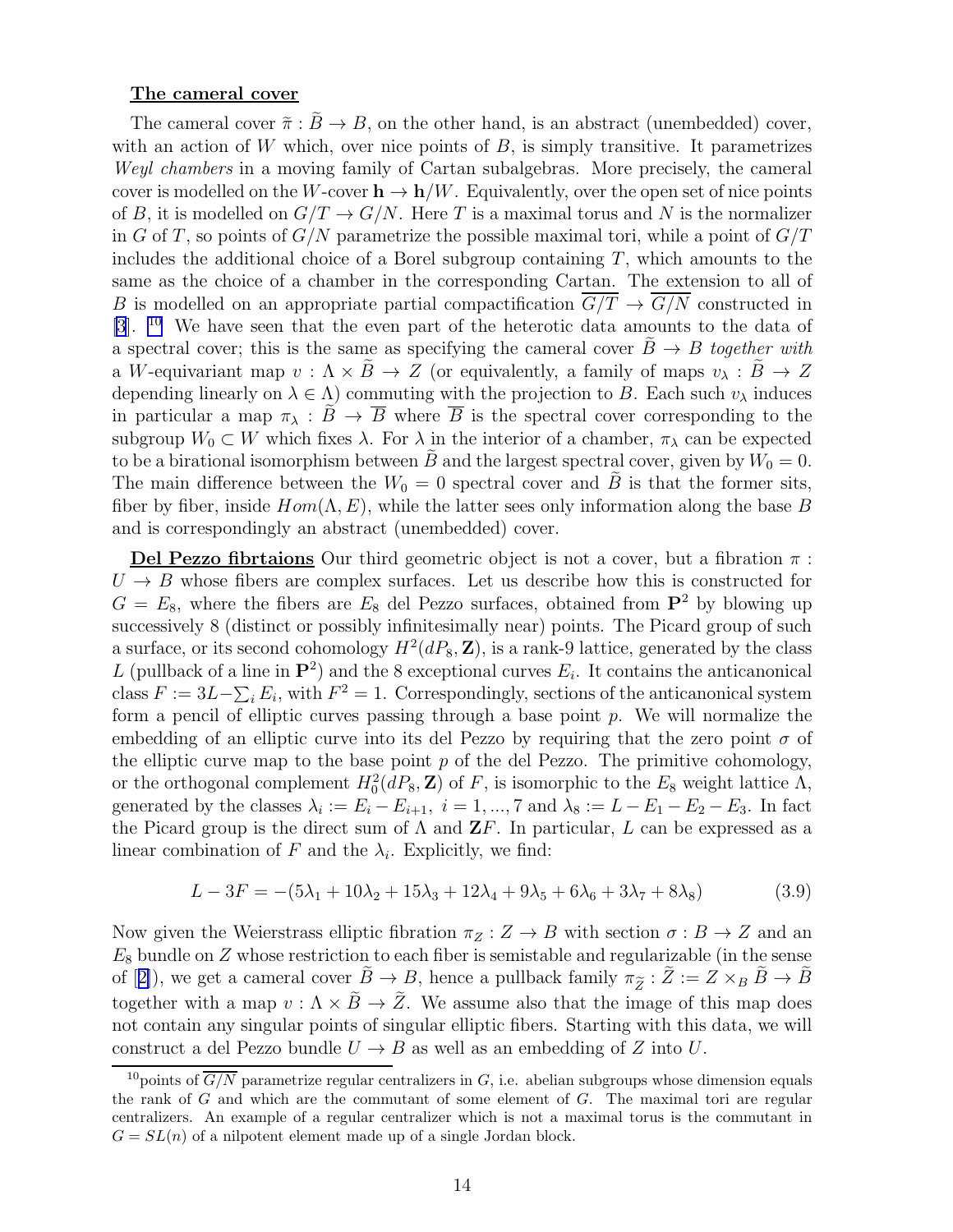We start by constructing a  $\mathbf{P}^2$ -bundle  $U_0$  over  $B$  containing  $Z$  as a family of Weierstrass cubics. This is obtained as projectivization of the rank-3 vector bundle  $(\pi_{\widetilde{Z}})_*\mathcal{L}$  for some line bundle  $\mathcal L$  on  $\widetilde Z$ , of degree 3 on each elliptic fiber. The simplest choice,  $\mathcal L_0 :=$  $\widetilde{\pi}^*(\mathcal{O}_Z(3\sigma))$ , does *not* work. Instead, we need to take

$$
\mathcal{L} := \tilde{\pi}^*(\mathcal{O}_Z(2\sigma)) \otimes \mathcal{O}_{\tilde{Z}}(v((L - 3F) \times \tilde{B})), \tag{3.10}
$$

where $L - 3F$  is given by ([3.9\)](#page-14-0). Now over B we have 8 sections  $v_{\lambda_i}$  of  $Z_i$  and hence of U<sub>0</sub>, labelled by the basis  $\lambda_i \in \Lambda$ . We will blow them up sequentially in U<sub>0</sub>. The fibers of the resulting family  $U' \rightarrow B$  are almost del Pezzo surfaces: they become del Pezzos when line configurations of type ADE are blown down to produce ADE singularities. This can be done simultaneously for the whole family: replace  $\tilde{U}'$  by its image  $\tilde{U} \to \tilde{B}$ under a sufficiently high multiple of the relative anticanonical bundle. Now the action of the Weyl group W on B lifts to U: it acts by isomorphisms between the del Pezzo fibers, and by Cremona transformations on the original  $\mathbf{P}^2$  fibers. Additionaly, if  $w \in W$  fixes some  $b \in B$  then it automatically acts as the identity on the del Pezzo fiber  $U_{\tilde{b}}$ . So U is the pullback to  $\tilde{B}$  of a well-defined del Pezzo fibration  $U := \tilde{U}/W$  over B. We also see that these operations do not affect the subvariety  $Z$  which is therefore still embedded in the resulting del Pezzo fibration U as a family of elliptic fibers. (Our choice  $(3.10)$ ) of the line bundle  $\mathcal L$  is essentially the unique choice for which the action lifts and such that the zero-section  $\sigma$  of Z maps to the base-point section p of the del Pezzos.)

We have just seen that the even heterotic data, consisting of an  $E_8$  spectral cover (or equivalently of a cameral  $\tilde{B}$  plus maps  $v : \Lambda \times \tilde{B} \to \tilde{Z}$ ), determine a del Pezzo fibration  $\pi: U \to B$ . Conversely, given Z and U we recover the spectral cover  $\overline{B} \to B$ : it parametrizes the lines in the moving del pezzo fibers of  $U$ . Similarly, a point of the cameral B corresponds to an 8-tuple of disjoint lines  $E_i$  in the del Pezzo, or equivalently to an isomorphism (preserving the intersection forms) from  $\Lambda$  to  $H_0^2(dP_8, \mathbf{Z})$ .

The upshot then is that our three types of data: a spectral cover, a del Pezzo fibration, and a cameral cover with map v, are equivalent to each other when  $G = E_8$ . The obvious analogue works for type  $E_n$ : a del Pezzo of type  $E_n$  is the successive blowup of  $\mathbf{P}^2$  at  $n \leq 8$  (distinct or possibly infinitesimally close) points. The character lattice  $\Lambda$  of  $E_n$ is still isomorphic, as an abelian group with intersection form, to the primitive cohomology group  $H_0^2(dP_n, \mathbf{Z})$ . For type  $A_n$  or  $D_n$  we use the fact that the corresponding character lattices can be embedded into the  $E_n$  lattice as the orthogonal complement of an appropriate fundamental weight (corresponding to one of the ends of the Dynkin diagram). We will therefore *define* a del Pezzo fibration of type  $A_n$  or  $D_n$  to be a del Pezzo fibration  $\pi: U \to B$  of type  $E_n$  together with a section of the family of  $E_n$  lattices  $R^2\pi_*\mathbf{Z}$  which, in each fiber, is in the W orbit of that fundamental weight. (For  $A_n$ , for example, this additional data consists, in each fiber, of specifying the pullback of a line of the original  $P^2$ .) This extends the correspondence between cameral covers (plus  $v$ ), spectral covers, and del Pezzo fibrations from the  $E_n$  case to the ADE case. We can therefore refer to either of these three types of data as spectral data. In the sequel we will, however, concentrate on the case  $G = E_8$ .

#### 3.2 The matching of cohomologies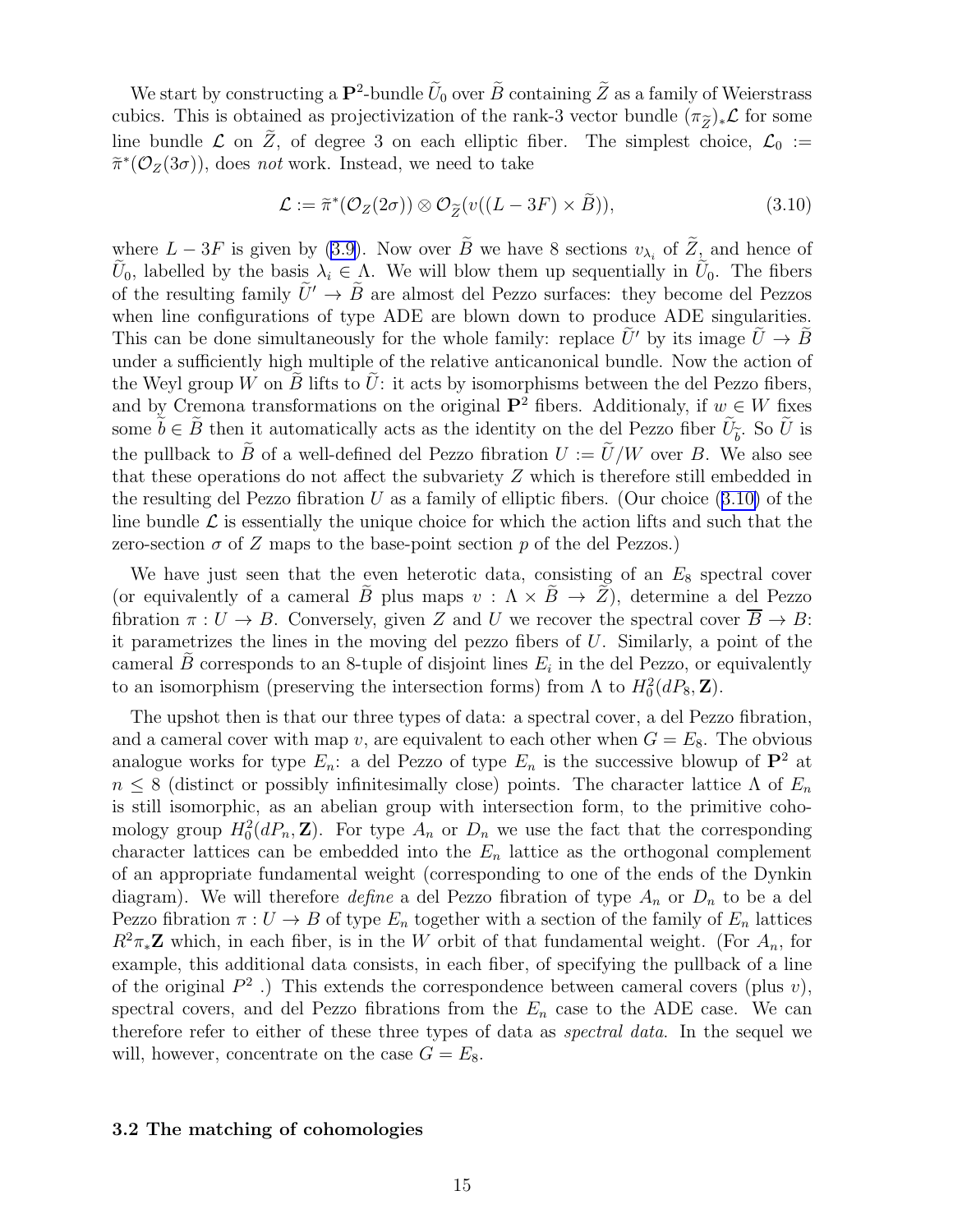<span id="page-16-0"></span>Since the heterotic moduli are mapped to the family of spectral data, it is crucial to understand the fiber of this map, or the space of twisting data for a given cover. Two descriptions of this fiber are in the literature. In[[2\]](#page-25-0) it was seen that this fiber can be identified with the space of principal G-Higgs bundles  $(P_B, C)$  on B. <sup>11</sup> The space of principal G-Higgs bundles has nothing to do with our elliptic fibration Z: the definition involves only the base B. So the space of principal G-Higgs bundles with given cameral cover  $B$  should be describable in terms of  $B$ ,  $B$  only. Such a description was indeed found in[[3\]](#page-25-0), Theorem 12: if this space is non-empty, it is a principal homogenous space over a certain subgroup of  $Hom_W(\Lambda, Pic(B))$ . More precisely, for compact, connected B, this subgroup is the *distinguished Prym* of the cameral cover, or the kernel,  $Prym_{\Lambda}(\tilde{B}) :=$  $ker(cl)$ , of the natural homomorphism

$$
cl: Hom_W(\Lambda, Pic(\widetilde{B})) \to H^2(W, T). \tag{3.11}
$$

Here as before,  $\Lambda$  is the character lattice of G, and  $Hom_W$  is the group of W-equivariant homomorphisms. This Prym has both a continuous and a discrete part. (The name "distinguished Prym" was applied in[[3\]](#page-25-0) and [\[2](#page-25-0)], somewhat ambiguously, both to this Prym and to its connected component. ) A similar description of the fiber (modulo some equivalencesfor irregular bundles) is given in [[5\]](#page-26-0) in terms of the object  $H^1({\cal A}_B)$  described in the previous subsection. For regular bundles, the sheaf  $A_B$  of automorphisms along thefiber, desribed in [[5\]](#page-26-0), is the same as the sheaf C of regular centralizers of [[3](#page-25-0)], [\[2\]](#page-25-0).

Two further versions of the Prym can be constructed from our other geometric objects: the Prym-Tyurin variety  $Prym(\overline{B}/B)$ , an abelian subvariety of  $Pic^0(\overline{B})$  whose construction we recall below, and the relative intermediate Jacobian  $J^3(U/B)$ . Our purpose here is to compare these three. We will find that  $Prym(\overline{B}/B)$  and  $J^3(U/B)$  can be identified (up to a finite group) with the continuous part of  $Prym_A(\overline{B})$ , and that the discrete part too (again, up to a possible discrepancy of a finite group) can be identified in terms of cohomology groups of  $\overline{B}$  and U. (We remind the reader that our del Pezzo fibration U, and hence also its intermediate Jacobian  $J^3(U/B)$ , live in the heterotic theory. It is therefore possible to obtain their exact relationship to the cameral or spectral covers by purely geometric means. It is the intermediate Jacobian  $J^3(X)$ , which arises in the F-theory, which is related to all three of our objects only in the stable degeneration limit.)

We are going to compare the relevant parts of the cohomologies of our three geometric objects. It is convenient to discuss the rational cohomology first, then to pass to integer coefficients, and finally to consider the cohomology with  $\mathbb{R}/\mathbb{Z}$  coefficients, which gives the abelian varieties.

#### Rational cohomology of the cameral cover

Let us start with the rational cohomology  $H^i(\tilde{B}, \mathbf{Q})$  of the cameral cover, which is a representation of  $W$ . As such, it decomposes into *isotypic pieces*:

$$
H^i(\widetilde{B},\mathbf{Q})=\bigoplus_{\rho}M^{\rho}\otimes H_{\rho}^i,
$$

<sup>&</sup>lt;sup>11</sup>A principal G-Higgs bundle on B is a principal G-bundle  $P_B$  together with a family  $C \subset AdP_B$  of regular centralizers in the adjoint bundle  $AdP_B$ . Regular centralizers were defined in the previous footnote. Actually, what is identified with the space of principal G-Higgs bundles is the space of regularized principal bundles with given spectral data. In well-behaved situations, e.g. when the restriction of our bundle to each elliptic fiber is already regular, the regularization is unique and so can be omitted.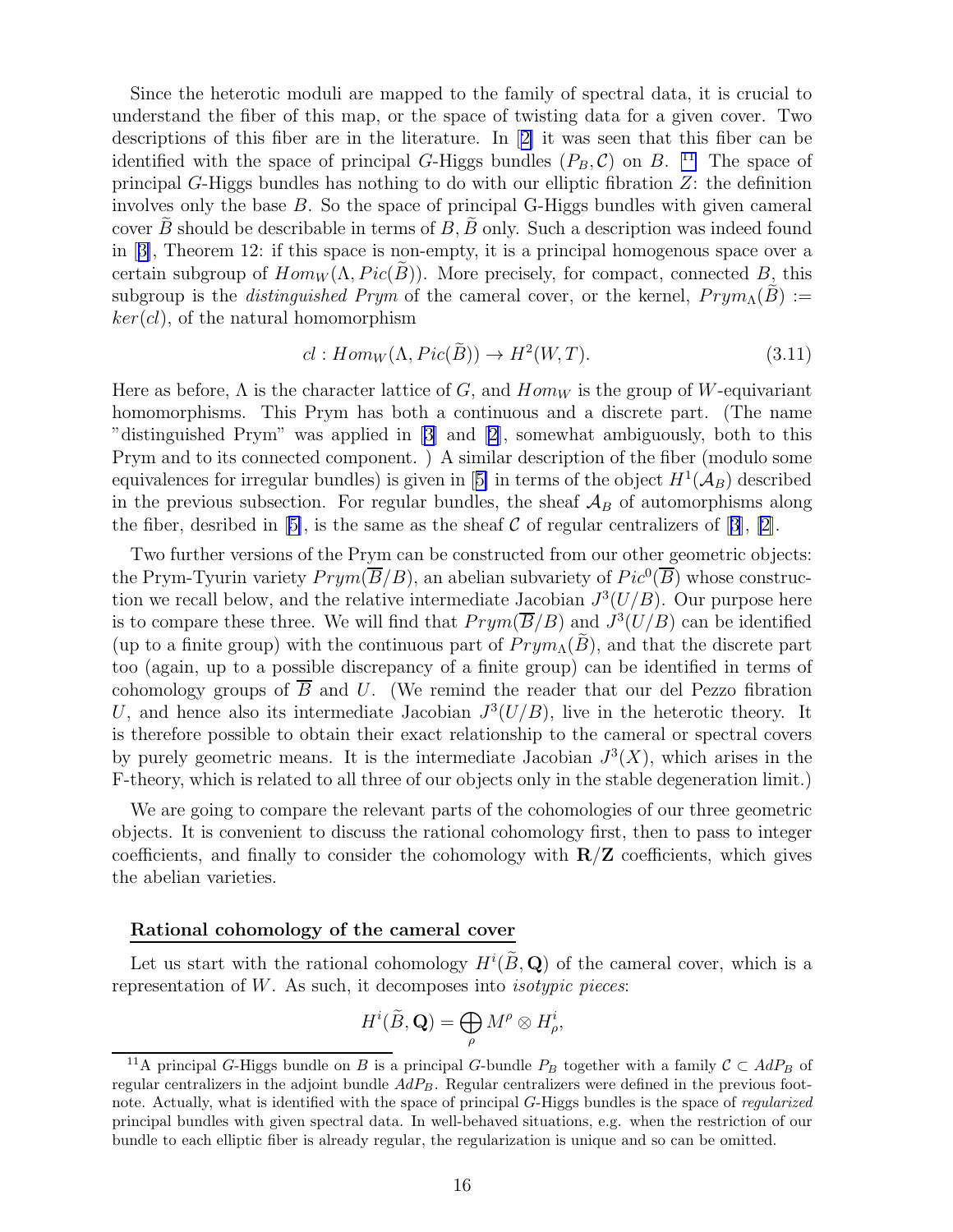<span id="page-17-0"></span>where  $\rho$  runs through the irreducible representations of W, the multiplicity space  $M^{\rho}$  is just the Q vector space in which  $\rho$  acts, and

$$
H_{\rho}^{i} := Hom_{W}(\rho, H^{i}(\widetilde{B}, \mathbf{Q})).
$$

We will be concerned mostly with two of these pieces, where  $\rho$  is either the representation  $\Lambda$  of W on the weights of G, or the trivial representation 1.

#### Rational cohomology of the spectral cover

The Weyl group does not act on the spectral cover  $B = B/W_0$ , nor therefore on its cohomology. Nevertheless, we can decompose  $H^i(\overline{B}, \mathbf{Q})$  into its isotypic pieces (cf. [\[29](#page-27-0)]) simply by using one of the projections  $\pi_{\lambda} : \widetilde{B} \to \overline{B}$  to embed  $H^i(\overline{B}, \mathbf{Q})$  into  $H^i(\widetilde{B}, \mathbf{Q})$ . We write this as

$$
H^i(\overline{B}, \mathbf{Q}) = \bigoplus_{\rho} M_{\overline{B}}^{\rho} \otimes H_{\rho}^i,
$$

with multiplicity space  $M_{\overline{R}}^{\rho}$  $\frac{\rho}{B} \subset M^{\rho}$  which is the stabilizer of  $W_0$  in  $M^{\rho}$ . Up to conjugation, this is independent of the map  $\pi_{\lambda}$  used. The two representations  $\rho = \Lambda$ , 1 have the property that they are present in the cohomology of *every* spectral cover  $\overline{B}$ : the multiplicity space  $M_{\overline{B}}^{\rho}$  is always non-zero (cf. [\[3](#page-25-0)]).

For every irreducible representation  $\rho$  of W there is a correspondence  $D_{\rho}$  on  $\overline{B}$  which induces on  $H^i(\overline{B})$  (a certain multiple  $-q$  of) the projection to a  $\rho$ -isotypic piece. A general formula for such correspondences is given in section 12 of [\[29](#page-27-0)] in terms of an integral vector  $v \in M^{\rho}$  which is fixed by  $W_0$ , and a W-invariant pairing on  $M^{\rho}$ . It was seen there that the multiple is given by:

$$
-q = \frac{[W:W_0]}{\dim \rho}|v|^2.
$$
\n(3.12)

Essentially the same result in the case  $\rho = \Lambda$  was obtained earlier by Kanev. (We would like to point out that the analogous correspondence on  $B$  exists, but is much simpler, so it is not needed explicitly: it is given in the obvious way as a combination of the actions of elements  $w \in W$  with weights given by the (Z-valued!) characters  $Tr_w(\rho)$ . Our point here is that even though there is no W-action on  $\overline{B}$ , the  $D_{\rho}$  survive on the quotient covers B as a sort of replacement for the W-action.)

We work this out explicitly in the case of  $G = E_8$  and the standard, degree 240, spectral cover  $B$  whose points parametrize lines on the del Pezzo fibers of  $U$ . We will describe explicitly some of the correspondences on the isotypic pieces. Let  $D_k$  be the family of line pairs in  $\overline{B} \times \overline{B}$  with intersection number k;  $D_k$  is non empty only for  $k = -1, \ldots, 3$ . Under the action of the ring generated by the  $D_k$ , we find that the W-module  $\mathbf{Q}[W/W_0]$ , the local system  $\overline{\pi}_*{\bf Q}$ , as well as the cohomology  $H^*(\overline{B},{\bf Q})$  each decomposes into five pieces corresponding to representations of dimensions 1, 35, 84, 8, 112; the first three are even, the last two odd under the action of the Bertini involution  $D_3$ . The most useful correspondences will be the combinations

$$
D := \sum k D_k, J := \sum D_k, D' := D - J.
$$
\n(3.13)

The eigenvalues of D are 240 on 1, -60 on  $\mathbf{8} = \Lambda$ , and 0 on the other pieces; on the other hand, the only nonzero eigenvalue of  $J$  is 240 on 1. It follows that  $D'$  acting on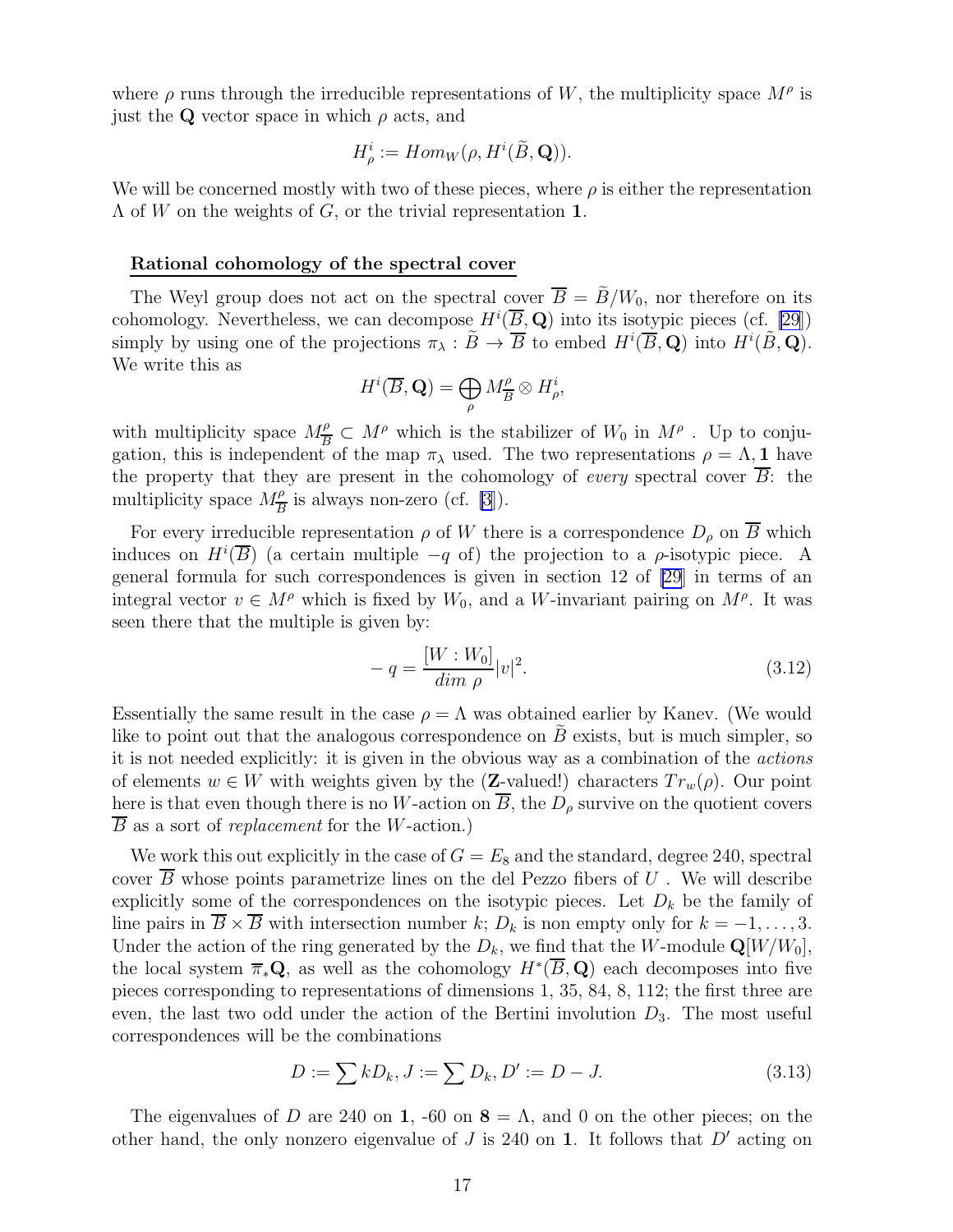<span id="page-18-0"></span> $H^*(\overline{B})$  is  $-q = \frac{240}{8}$  $\frac{40}{8}|\tilde{\alpha}|^2 = -60$  times the projection to the  $\Lambda$  piece, in accordance with the general formula [\(3.12](#page-17-0)). In particular, the image of D' acting on  $H^i(\overline{B}, \mathbf{Q})$  is just the distinguished piece  $H_{\Lambda}^i$ , while the image of D acting on  $H^i(\overline{B}, \mathbf{Q})$  is  $H_{\Lambda}^i \oplus H_1^i$ . (The correspondencei used in the description given by Kanev  $[31]$ ,  $[30]$  $[30]$  and recalled in the Appendix below is  $i = D + D_{-1}$ , where  $D_{-1} = \Delta$  acts as the identity, so the eigenvalues of i are shifted by 1 from the eigenvalues of  $D$ . Note that  $D$  and  $D'$  differ only on the trivial piece  $H^*(B)$ ; Kanev can thus work with the correspondence i (which is equivalent to working with  $D$ ) and get away with it, because he takes the base  $B$  to be  $P<sup>1</sup>$  which has no  $H<sup>1</sup>$ . We are in a situation where we do care about the possible contribution of the cohomology of  $B$ , so we are forced to work with the "correct" correspondence  $D'$ .)

This description has obvious analogues for the ADE groups. We refer the reader to [\[30](#page-27-0)] for some of the details.

#### Cohomology of the del Pezzo fibration

Elementray topological considerations show that for each  $i$  the cohomology group  $H^{i+2}(U,\mathbf{Z})$  decomposes as the sum of subgroups:

$$
H^{i+2}(U, \mathbf{Z}) = H^{i+2}(B, \mathbf{Z}) \oplus H^{i-2}(B, \mathbf{Z}) \oplus H^{i+2}_p.
$$
 (3.14)

We will see below that the "pure" term  $H_p^{i+2}$  decomposes further, as:

$$
H_p^{i+2} = H^i(B, \mathbf{Z}) \oplus H_0^{i+2}(U). \tag{3.15}
$$

We will refer to the summand  $H_0^{i+2}(U)$  as the *reduced* cohomology of U. We will see in the next paragraph that, over **Q**, it can be identified with the distinguished piece  $H_{\Lambda}^{i}$ which occurred in the cohomologies of  $\overline{B}$  and  $\widetilde{B}$ .

To describe the decomposition (3.14), we use the projection  $\pi : U \to B$ , the section  $\sigma: B \to Z$ , the inclusion  $j: Z \to U$ , and the projection  $\pi_Z: Z \to B$ . In terms of these maps, we can describe the first two summands more accurately as:

$$
\pi^*(H^{i+2}(B,\mathbf{Z}))\oplus j_*\sigma_*(H^{i-2}(B,\mathbf{Z})).
$$

Let  $\alpha := \pi^* \sigma^* j^*$ ,  $\beta := j_* \sigma_* \pi_*$  be the projections onto these summands. They satisfy  $\alpha^2 = \alpha, \beta^2 = \beta, \beta\alpha = 0$  but, unfortunately,  $\alpha\beta \neq 0$ . Nevertheless, their images do fit into a direct sum decomposition (over Z!). In fact, we can find a set of three orthogonal projections, namely  $\alpha(1-\beta), \beta, (1-\alpha)(1-\beta)$ . Their images are our summands  $H^{i+2}(B, \mathbf{Z})$ ,  $H^{i-2}(B, \mathbf{Z})$  and  $H^{i+2}_{p}$ . (Note that  $\alpha$ ,  $\alpha(1-\beta)$  have the same image, since  $\alpha(x) = \alpha(1-\beta)\alpha(x).$ 

For the comparison with  $H^i_\Lambda$  we will use the *cylinder map*:

$$
c := i_*p^* : H^i(\overline{B}, \mathbf{Z}) \to H^{i+2}(U, \mathbf{Z}), \tag{3.16}
$$

where  $p: \mathcal{P} \to \overline{B}$  is the natural  $P^1$ -bundle, and  $i: \mathcal{P} \to U$  embeds each  $P^1$  as a line in the del Pezzo. In the opposite direction we have

$$
c^* := p_*i^* : H^{i+2}(U, \mathbf{Z}) \to H^i(\overline{B}, \mathbf{Z}).
$$

In[[31\]](#page-27-0) Kanev shows the surjectivity of c (over  $Q$ ) when the base B is  $P<sup>1</sup>$ . The generalization we will prove is that, after composition with  $(1 - \alpha)(1 - \beta)$ , the projected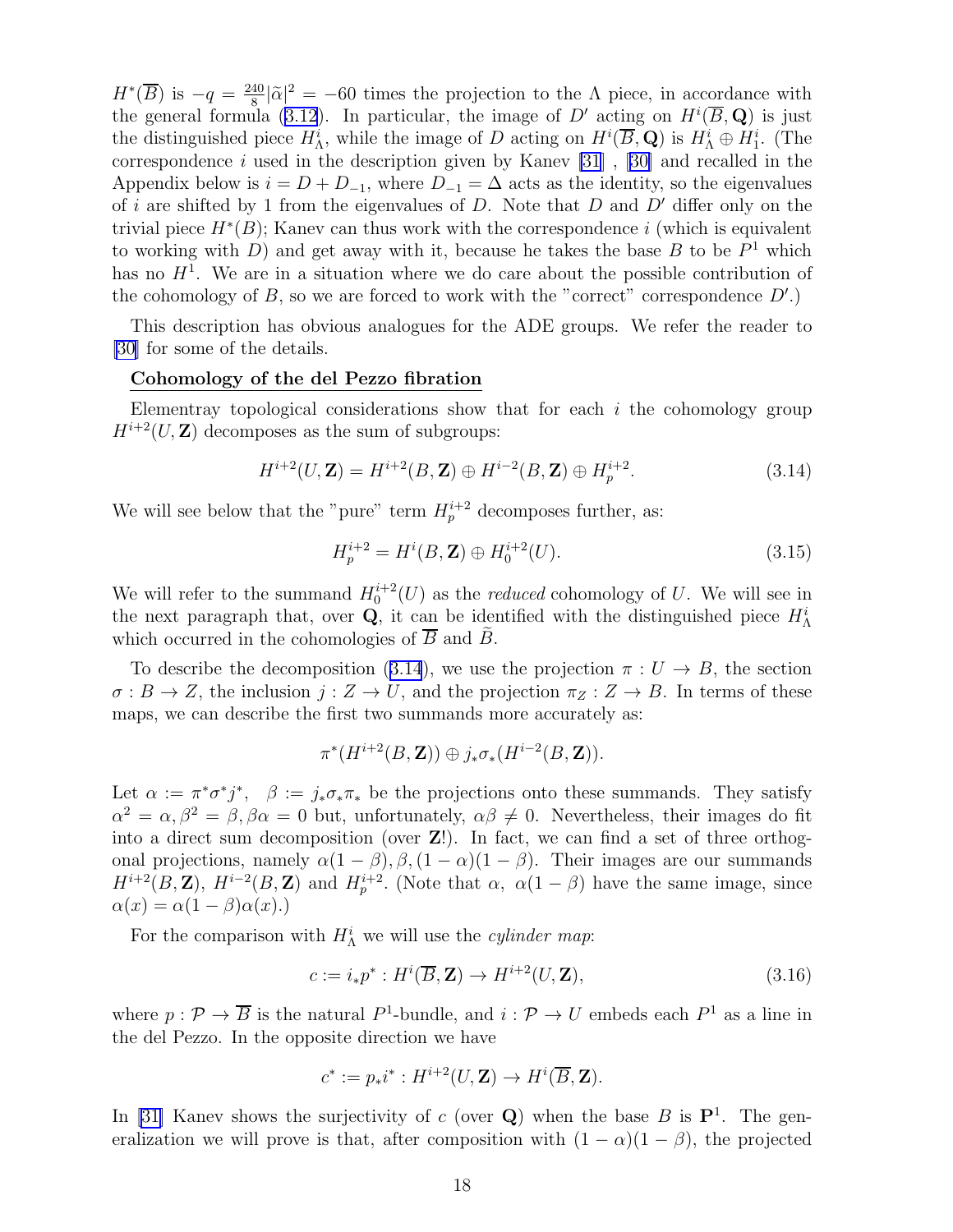cylinder map  $(1-\alpha)(1-\beta)c = (1-\alpha)c$  induces a surjection of  $H^i(\overline{B}, \mathbf{Q})$  onto  $H^{i+2}_p \otimes \mathbf{Q}$ . Further, this is compatible with the isotypic decomposition of  $H^i(\overline{B}, \mathbf{Q})$  into five pieces: the cylinder map takes the distinguished piece  $H^i_\Lambda \subset H^i(\overline{B}, \mathbf{Q})$  isomorphically to  $H^{i+2}_0$ , while the trivial piece  $H_1^i$  goes isomorphically to  $H^i(B, \mathbf{Q})$ . In fact, the composition  $cc^*$ acts as multiplication by 240 on  $H^i(B, \mathbf{Q})$  and by -60 on  $H_0^{i+2}$ , while  $c^*c$  acts by 240 on 1, by −60 on Λ, and by 0 on the three other pieces. (Concerning the trivial piece  $H_1^i$ , we point out that there are really two distinct ways we could have used to map it into  $H^{i+2}(U,\mathbf{Z})$ , namely via  $j_*\pi_Z^*$  or via  $i_*p^*\overline{\pi}^*$ . The difference  $i_*p^*\overline{\pi}^* - 240j_*\pi_Z^*$  is in the image of  $\alpha$ .)

### Local systems

All in all, we have three ways to realize the lattice  $\Lambda$ :

- (1) As the isotypic piece  $Hom_W(\Lambda, \mathbf{Z}[W])$
- (2)As the image  $D'Z[W/W_0]$  of the corespondence D' of ([3.13\)](#page-17-0)
- (3) As the reduced part  $H_0^2(S, \mathbf{Z})$  of the cohomology of a del Pezzo-8 surface S.

These extend to three isomorphic local systems over our base B:

$$
(1) \Lambda_{\widetilde{B}} := Hom_W(\Lambda, \widetilde{\pi}_* \mathbf{Z}_{\widetilde{B}})
$$

$$
(2)~\Lambda_{\overline{B}}:=D'\overline{\pi}_{*}\mathbf{Z}_{\overline{B}}
$$

(3)  $\Lambda_U := (R^2 \pi_* \mathbf{Z}_U)_0$ 

(Here by "local system" we mean a locally constant sheaf on the open subset of B where the covers are unramified, extended by  $(inclusion)_*$  to all of B.) Indeed, the identification of (1) and (3) is immediate using the self-duality of  $\Lambda$ . The isomorphism from (3) to (2) is induced by (the restriction to the reduced piece of)  $c^*$ . The inverse map is (the restriction to the  $\Lambda$  piece of)  $-c/60$ , which is defined over the integers. (This is equivalent to checking that the image of  $D'$  acting on  $\mathbf{Z}[W/W_0]$  is the same as the image of  $\Lambda$  in  $\mathbf{Z}[W/W_0]$ . But the natural surjective map  $\mathbf{Z}[W/W_0] \to \Lambda$  equals 60 times the projection, so the projection  $pr_{\Lambda}: \mathbf{Q}[W/W_0] \to \Lambda \otimes \mathbf{Q}$  itself takes  $\mathbf{Z}[W/W_0]$  onto  $\frac{1}{60}$ Λ, and therefore  $D'Z[W/W_0] = D'\frac{1}{60}$  $Λ = \frac{1}{60}D'Λ = \frac{1}{60}60$  $Λ = Λ$ .) As we promised in the previous section, this provides the justification for the matching of brane impurities.

### Spectral sequences

The cohomology of the covers can be computed in terms of local systems on B:

$$
H^{i}(\tilde{B}, \mathbf{Z}) = H^{i}(B, \tilde{\pi}_{*} \mathbf{Z})
$$

$$
H^{i}(\overline{B}, \mathbf{Z}) = H^{i}(B, \overline{\pi}_{*} \mathbf{Z})
$$

The cohomology of U, on the other hand, requires the complex of sheaves  $R\pi_*\mathbf{Z}$ ; in other words, it comes out of the Leray spectral sequence for  $\pi$ . But the projections α and β of [\(3.14](#page-18-0)) act on  $R\pi_*\mathbf{Z}$ , so each summand in (3.14) is again computed as the cohomolgy of a local system on B. In particular,  $H_p^{i+2} = (1 - \alpha)(1 - \beta)H^{i+2}(U, \mathbf{Z}) =$  $H^{i}(B, R^{2}\pi_{*}\mathbb{Z})$ . But this local system is, globally, a direct sum of a trivial piece (coming from the anticanonical divisors F in the del Pezzos) and the  $\Lambda$  piece:  $R\pi_*\mathbf{Z} = \mathbf{Z}F \oplus \Lambda_U$ . Therefore, its cohomology decomposes as claimed in [\(3.15](#page-18-0)). The reduced cohomology  $H_0^{i+2}(U)$  can therefore be described as  $H^i$  of B with coefficients in either of the local systems  $\Lambda_{\widetilde{B}}, \Lambda_{\overline{B}},$  or  $\Lambda_U$ .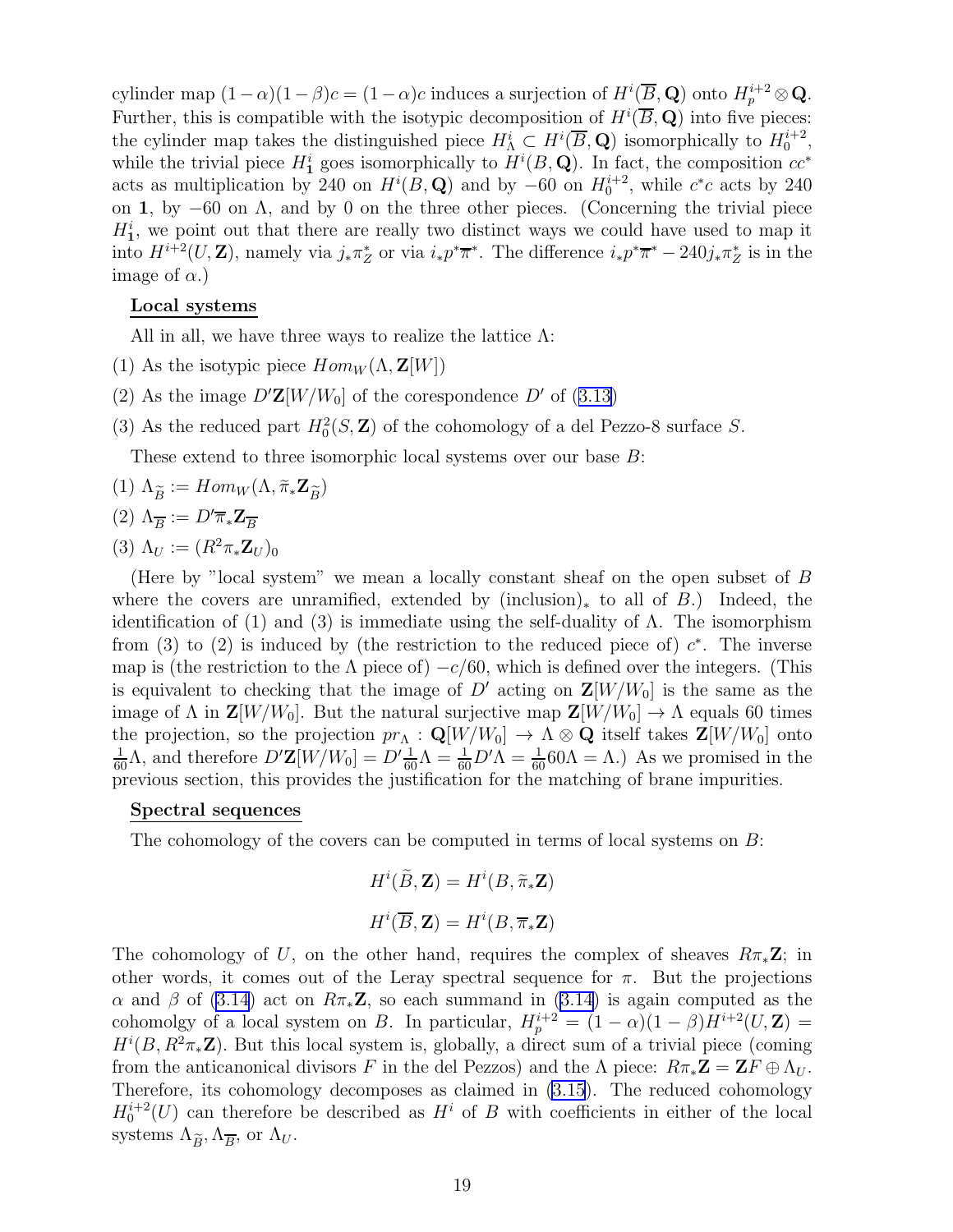<span id="page-20-0"></span>Next we want to describe the distinguished pieces of the cohomologies of  $\widetilde{B}$  and  $\overline{B}$ :

$$
H^i_{\Lambda}(\widetilde{B}, \mathbf{Z}) := Hom_W(\Lambda, H^i(\widetilde{B}, \mathbf{Z})), \quad H^i_{\Lambda}(\overline{B}, \mathbf{Z}) := D'H^i(\overline{B}, \mathbf{Z}).
$$

It is convenient to introduce the two spectral sequences computing the  $W$ -equivariant cohomology  $H_W^{i+j} := H_W^{i+j}(Hom(\Lambda, \tilde{\pi}_* \mathbf{Z}_{\widetilde{B}})).$  Their  $E_2$  terms are, respectively,

$$
{}_{1}E^{ij}=H^{i}(W,Hom(\Lambda,H^{j}(\widetilde{B},\mathbf{Z})))
$$

and

$$
{}_{2}E^{ij} = H^{j}(B, H^{i}(W, Hom(\Lambda, \widetilde{\pi}_{*} \mathbf{Z}_{\widetilde{B}}))).
$$

From  $E$  we get edge homomorphisms

$$
H_0^{i+2}(U, \mathbf{Z}) = H^i(B, \Lambda_{\widetilde{B}}) = H^i(B, Hom_W(\Lambda, \widetilde{\pi}_* \mathbf{Z}_{\widetilde{B}})) \to H^i_W,
$$

while  $E$  gives

$$
H_W^i \to Hom_W(\Lambda, H^i(\widetilde{B}, \mathbf{Z})).
$$

Similarly for  $\overline{B}$  we find maps

$$
H_{\Lambda}^{i}(\overline{B}, \mathbf{Z}) = D'H^{i}(B, \overline{pi}_{*}\mathbf{Z}) \to H^{i}(B, D'\overline{pi}_{*}\mathbf{Z}) = H_{0}^{i+2}(U, \mathbf{Z})
$$

which can also be analyzed via spectral sequences. At any rate, we see that the natural map between the distinguished pieces for  $B$  and  $B$  factors:

$$
H_{\Lambda}^{i}(\overline{B}, \mathbf{Z}) \to H_{0}^{i+2}(U, \mathbf{Z}) \to H_{W}^{i} \to H_{\Lambda}^{i}(\widetilde{B}, \mathbf{Z}).
$$
\n(3.17)

In order to go further, we need to compute some group cohomologies. In general, all the higher cohomologies are finite abelian groups. A useful observation is that  $H^1(W, Hom(\Lambda, \mathbf{Z}[W]))$  vanishes. (This is the same as

$$
H^0(W, Hom(\Lambda, \mathbf{Z}[W]) \otimes (\mathbf{R}/\mathbf{Z})) / H^0(W, Hom(\Lambda, \mathbf{Z}[W]) \otimes (\mathbf{R})).
$$

But since W permutes a **Z**-basis of  $\mathbf{Z}[W]$ , all W-invariants in the torus come from Winvariants in the vector space.) This implies that the  $_2E^{1j}$  terms vanish, while  $_2E^{0j}$  =  $H^j(B,\Lambda_{\widetilde{B}})=H^{j+2}_0$  $0^{j+2}(U, \mathbf{Z})$ . In particular we find:

$$
H_0^3(U, \mathbf{Z}) = H_W^1, \quad 0 \to H_0^4(U, \mathbf{Z}) \to H_W^2 \to H^0(B, H^2(W, Hom(\Lambda, \tilde{\pi}_* \mathbf{Z}_{\tilde{B}}))). \tag{3.18}
$$

In order to simplify  $E$ , we will assume that our group G is of adjoint type, e.g. this holds for our main interest,  $G = E_8$ . This means that  $\Lambda$  is the root lattice, and  $\Lambda^* :=$  $Hom(\Lambda, \mathbb{Z})$  is the full weight lattice (of the Langlands dual group, but this is immaterial for groups of types ADE). In this case one sees easily that  $_1E^{i0} = H^{i}(W, \Lambda^*) = 0$  for  $i = 0, 1$ . By an explicit calculation, we checked this also when  $i = 2$  for adjoint G of type  $A_n, D_n$  or  $E_8$ . The next term,  $_1E^{30} = H^3(W, \Lambda^*)$  is precisely the right hand side  $H^2(W, T)$ of([3.11\)](#page-16-0). It would be nice to know that this vanished, but we have not computed it yet. Our conclusions for  $E_1E$  are:

$$
H_W^1 = Hom_W(\Lambda, H^1(\tilde{B}, \mathbf{Z})),\tag{3.19}
$$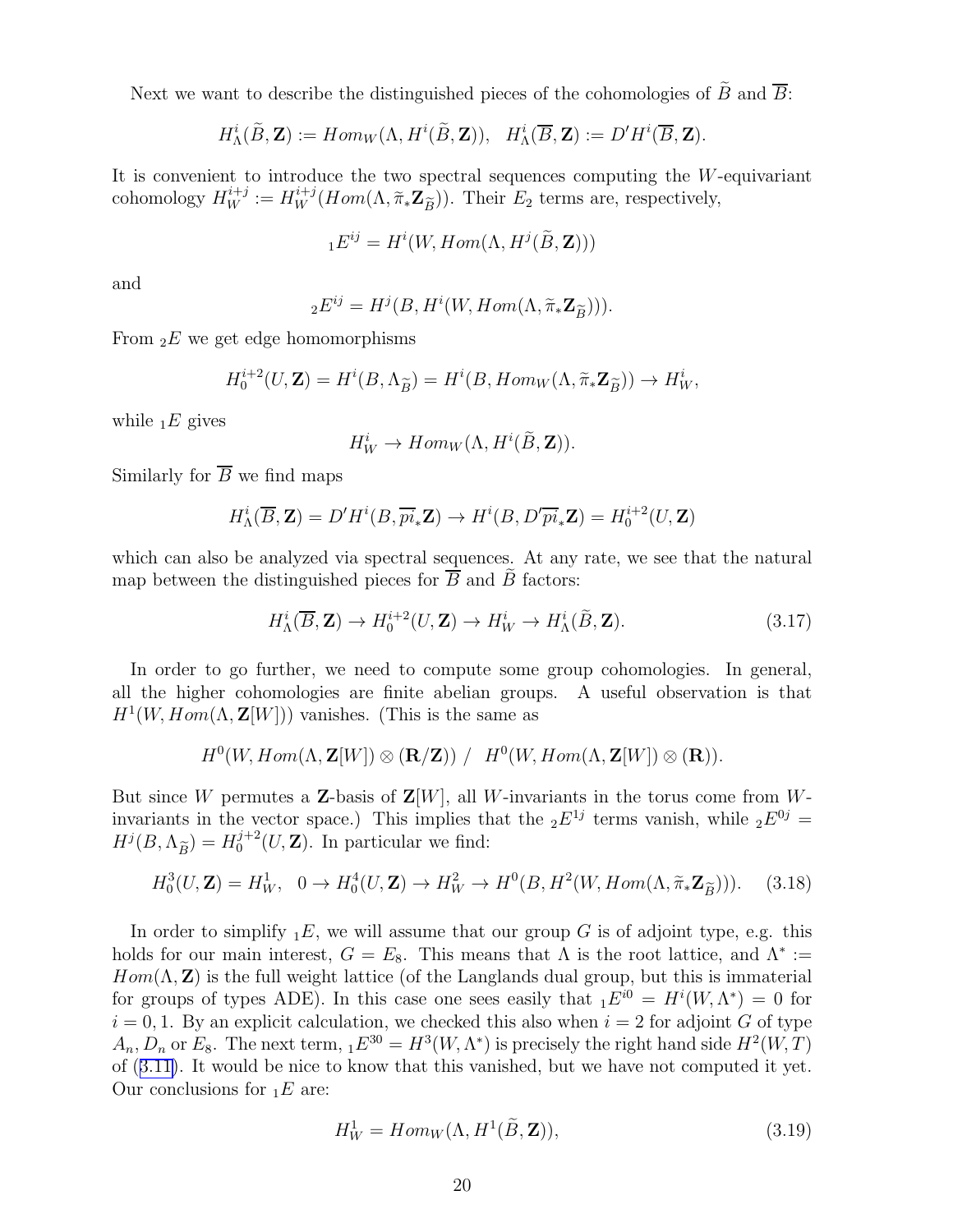<span id="page-21-0"></span>and, under the assumption that  $H^2(W,T) = 0$ ,

$$
0 \to H^1(W, Hom(\Lambda, H^1(\tilde{B}, \mathbf{Z}))) \to H^2_W \to Hom_W(\Lambda, H^2(\tilde{B}, \mathbf{Z})) \to \to H^2(W, Hom(\Lambda, H^1(\tilde{B}, \mathbf{Z})))
$$
\n(3.20)

#### The twisting data

We are finally ready to prove our main result, the identification of the distinguished Prym variety  $Prym<sub>\Lambda</sub>(B)$ , which precisely parametrizes the full twisting data in the heterotic theory, with the Deligne cohomology of the del Pezzo fibration. As we have already emphasized several times before, this is an identification between two objects in the heterotic theory. When we go, in the next section, to an appropriate boundary component, the Deligne cohomology of the del Pezzo fibration will be reinterpreted as the fiber, or twisting data, in the fibration of the F-theory moduli. The appropriate boundary component is the locus where the T-dualities are killed, so that the relation between the heterotic and F-theoretic fibers can indeed be expected to be described there by classical geometry.

Our main point here is that the continuous data is actually determined by the discrete data which we have already analyzed. The maps between the lattices in [\(3.17](#page-20-0)) are, of course, morphisms of Hodge structures. Therefore, they induce maps between the Abelian varieties made out of those lattices. We recall that the family of twisting data for the heterotic theory is given by  $Prym<sub>\Lambda</sub>(B)$ , defined in [\(3.11](#page-16-0)). Its connected part is the Abelian variety made out of the lattice

$$
{}_{1}E^{01} = Hom_{W}(\Lambda, H^{1}(\tilde{B}, \mathbf{Z})).
$$
\n(3.21)

We want to compare this with the intermediate Jacobian  $J^3(U/B) := J_0^3(U)$ . But this is the Abelian variety made out of the lattice  $H_0^3(U, \mathbf{Z})$ , so the desired isomorphism follows immediately from [\(3.18](#page-20-0)) and [\(3.19](#page-20-0)). The analogous result when  $B = \mathbf{P}^1$  and  $G = E_6, E_7$ was proved by Kanev [\[31](#page-27-0)]. The result in case  $G = E_8$  and B is 1-dimensional is announced in[[5\]](#page-26-0).

Next, the discrete part, i.e. the group of connected *components* of  $Prym_{\Lambda}(\tilde{B})$ . From  $(3.11)$  $(3.11)$  $(3.11)$  we have:

$$
0 \to Comp(Prym_{\Lambda}(\widetilde{B})) \to Comp(Hom_W(\Lambda, Pic(\widetilde{B}))) \to H^2(W, T). \tag{3.22}
$$

Now from the long-exact sequences of  $W$ -cohomology of the two short exact sequences:

$$
0 \to Pic^0(\widetilde{B}) \to Pic(\widetilde{B}) \to H^{11}(\widetilde{B}, \mathbf{Z}) \to 0
$$

and

$$
0 \to H^1(\widetilde{B}), \mathbf{Z}) \to H^1(\widetilde{B}), \mathbf{R}) \to Pic^0(\widetilde{B}) \to 0
$$

we deduce:

$$
0 \to H^1(W, Hom(\Lambda, H^1(\tilde{B}, \mathbf{Z}))) \to Comp(Hom_W(\Lambda, Pic(\tilde{B}))) \to
$$
  

$$
\to Hom_W(\Lambda, H^{11}(\tilde{B}, \mathbf{Z})) \to H^1(W, Hom(\Lambda, Pic^0(\tilde{B}))).
$$
(3.23)

Noting the isomorphism of  $H^1(W, Hom(\Lambda, Pic^0(\tilde{B})))$  with  $H^2(W, Hom(\Lambda, H^1(\tilde{B}, \mathbf{Z}))),$ we can map the entire sequence (3.23) into (3.20). The first and last terms match exctly,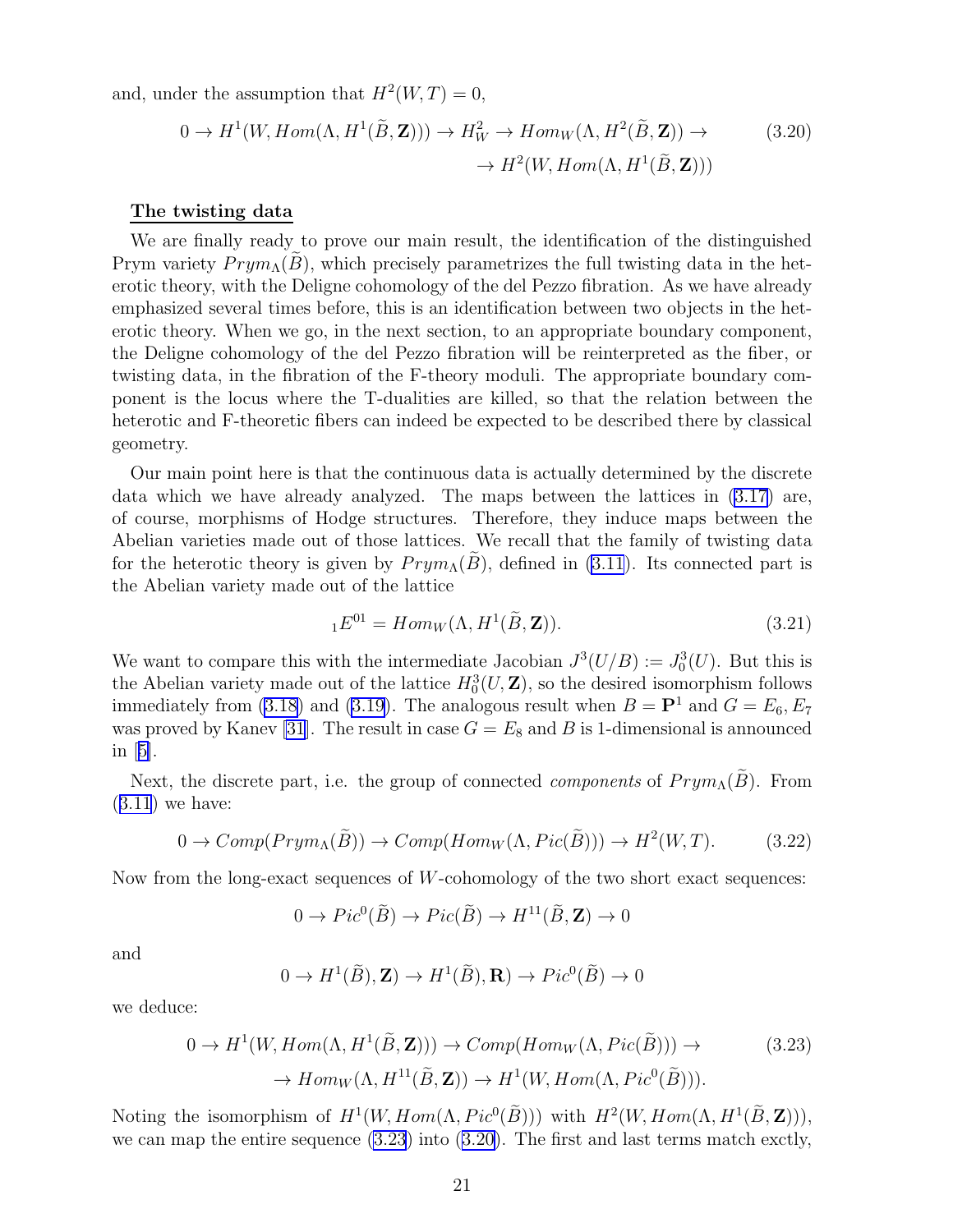while between the third terms we get an inclusion. We have therefore identified the discrete data  $Comp(Prym_{\Lambda}(\tilde{B})) = Comp(Hom_W(\Lambda, Pic(\tilde{B})))$  with the subspace of  $H_W^2$ whichis of Hodge type  $(1, 1)$ . From  $(3.18)$  $(3.18)$ , we see that the group of components of the Deligne cohomology,  $H_0^{22}(U,\mathbf{Z})$ , is thus identified with a subgroup of finite index in  $Comp(Prym<sub>\Lambda</sub>(B))$ . We would get an actual isomorphism if we had an isomorphism in ([3.18](#page-20-0)); for instance, this would follow if we knew that  $H^2(W, Hom(\Lambda, \mathbf{Z}[W])) = 0$ . We have also made the assumption that  $H^2(W,T) = 0$ . If this turns out to be non-zero, there could be a finite discrepancy, though this seems rather unlikely: heuristically, the group of components would be reduced according to  $(3.22)$ , while  $H_W^2$  would be similarly reduced due to the non-zero  $_1E^{30}$  term, and the effects are likely to cancel so that the isomorphism could be preserved. In fact, in case  $G = E_6, E_7, E_8$  and  $B = P<sup>1</sup>$ , one indeed gets an isomorphism, according to [\[5](#page-26-0)].

To summarize, we have proved that the continuous part of the twisting data is given by the relative intermediate Jacobian  $J^3(U/B)$ , and that the discrete part of the twisting data contains  $H_0^{22}(U,\mathbf{Z})$  as a subgroup of finite index. This finite index is zero if, as we expect, the two group cohomologies  $H^2(W,T)$  and  $H^2(W, Hom(\Lambda, \mathbf{Z}[W]))$  both vanish.

# 4 F-theory considerations

#### 4.1 Transition to F-theory

In the representation of the bundle via the del Pezzo construction respectively in the stable degeneration on the F-theory side the data are already in a form appropriate to comparison. In the case of  $E_8$  bundles one has just to blow down the section of the  $dP_9$ fibre on the F-theory side to get the  $dP_8$  fibre of the heterotic side showing the relation of the cohomologies and hence of the intermediate jacobians.

Now for a bundle of group  $H \neq E_8$  the section  $\theta : B \to X^4$  of G-singularities in the F-theory setup corresponds<sup>12</sup> to having a bundle of unbroken gauge group  $G$ , i.e. an H bundle where H is the commutant of G in  $E_8$ , over the heterotic Calabi-Yau Z respectively having a section  $s : B \to W_H = M_{Z/B}$  (at least locally over the dense open subset of B over which the fibres correspond to semistable bundles) or, as the fibre of  $W_H$  over  $b \in B$  parametrizes the corresponding del Pezzo surfaces, a bundle  $W_H^{het} \to B$ of del Pezzo surfaces  $dP_H$  fibered over B. We would like to see that the factor whose split off from  $H^{2,1}(X^4)$  is caused by the local data along  $\theta(B)$  is captured by  $H^{2,1}(W_H^{het})$ . The question is local in the dP fibre and global along B. So locally at  $\theta$ , i.e. at the singularity along B, the picture in the K3 fibre of  $X^4 \to B$  respectively the dP fibre on the heterotic side is the same if one considers heterotically actually a  $dP_8$  fibration with G singularity instead of the  $dP_H$  fibration: this can be done as we have an  $ADE$  system of rational (-2) curves lying in  $H^{1,1}(K3, \mathbb{Z})$  as well as in  $H^{1,1}(dP_8, \mathbb{Z})^{\perp_F}$  (in the case of the E-series, say;  $F$  the elliptic curve representing the ample anticanonical divisor); note that the complex structures for  $dP_H$  are given by homomorphisms  $H^{1,1}(dP_H, \mathbf{Z})^{\perp_F} \to F$ and the complex structures for  $dP_8$  keeping the G singularity are similarly given by the

<sup>&</sup>lt;sup>12</sup>We assume G to be simply-laced; otherwise one would have to consider the monodromy operation on the vanishing cycles of a corresponding F-theory singularity, which are realized as outer automorphisms of the Dynkin diagram of the F-theory singularity leaving the non-simply-laced quotient as unbroken gauge group  $[32], [33].$  $[32], [33].$  $[32], [33].$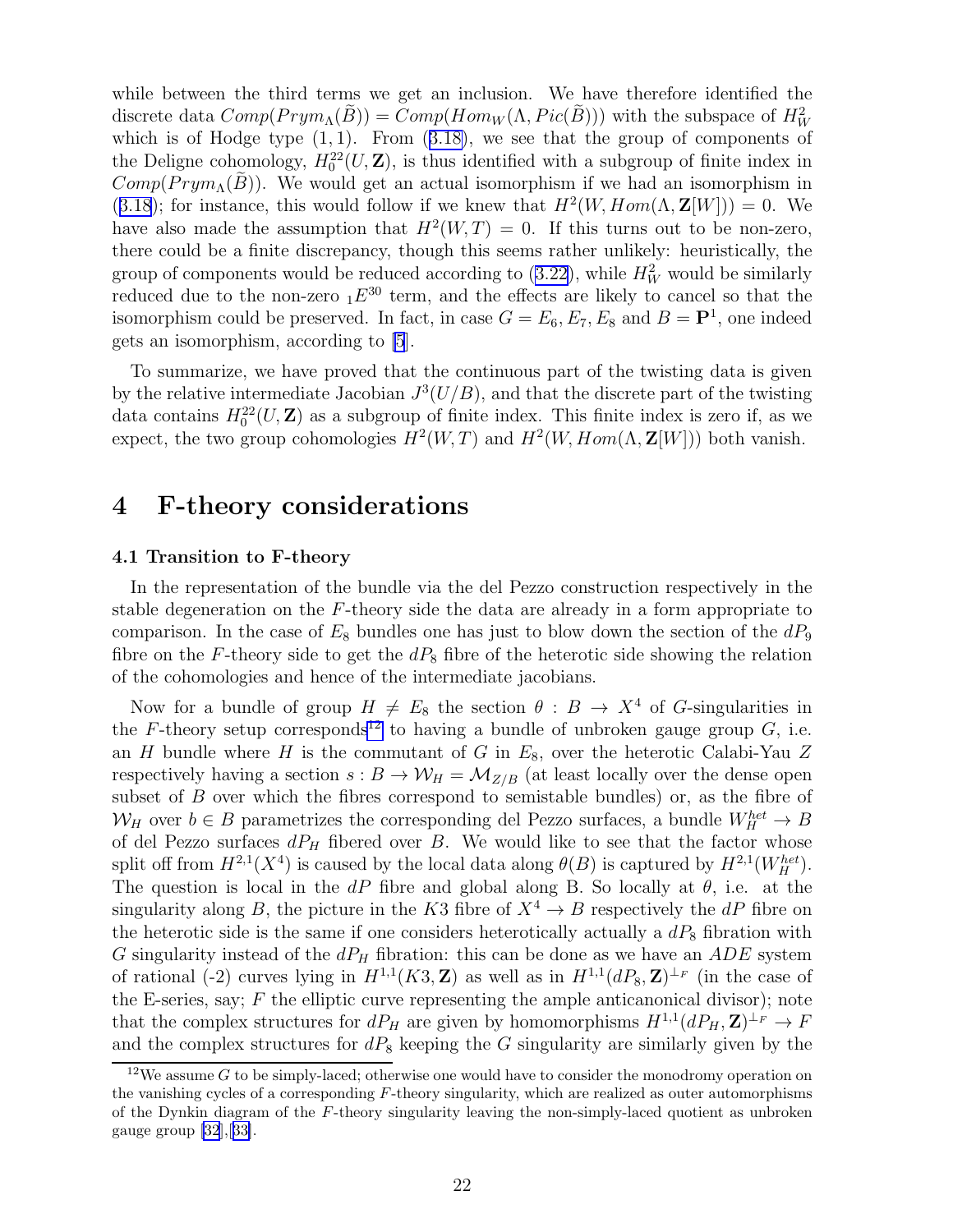corresponding homomorphisms for  $dP_8$  mapping the G system of rational (-2) curves to zero (, i.e. they essentially describe a mapping for the  $H$ -part). The matching of the cohomologies gives the matching of the intermediate jacobians.

Note that as far as complex structure deformations are concerned the distribution into deformations of Z respectively those deformations  $H^1(W_i, T_{W_i} \otimes \mathcal{O}(-Z)) \cong H^{3,1}(W_i)$  of  $W_i$ , which preserve  $Z$ , reflects the well known distribution of the deforming monomials of the defining  $F$ -theory equation for  $X<sup>4</sup>$  between those which are "middle-polynomials" and the rest.

#### 4.2 A remark on the four-flux

We close with a remark on the four-flux. We saw above how the identification of the necessary number of three-branes (from tadpole cancellation) is modified in presence of the four-flux [\[18](#page-26-0)] and how this is reflected on the heterotic side. As a further example of the mutual interference of consistency conditions we will see now how the fact that we take the space-time filling branes into consideration refines the usual four-flux quantization condition.

Let us consider a  $N = 2$  compactification to 3D of M-theory on a Calabi-Yau fourfold X; this corresponds, in a certain limit for elliptically fibered X, to a  $N = 1$  F-theory compactification to 4D. In[[12\]](#page-26-0) it was shown that one has as quantization law for the four-flux  $G = \frac{1}{2a}$  $\frac{1}{2\pi}dC$  not the naive integrality of G but  $G = \frac{c_2}{2} + \alpha$  where  $\alpha \in H^4(X, \mathbb{Z}),$ i.e. in case  $c_2$  is not even one is not free in the decision to turn on four-flux or not or, to formulate it differently, the possible '0-value' has changed from 0 to  $\frac{c_2}{2}$ . We will see below that to achieve the wanted amount of supersymmetry in a consistent compactification,  $\alpha$  is even further restricted than to be merely an integral class. For example the easiest way to solve the congruence, namely to put  $G = \frac{c_2}{2}$  $\frac{22}{2}$ , is thereby (besides by possible non-primitiveness) ruled out if one wants to achieve  $N = 1$  supersymmetry, i.e. there is actually no such thing in general as some simplest (and may be even shifted) '0-value'.

First recall that one has from the necessity of tadpole-cancellation, that a number  $n_3$ of spacetime-filling branes has to be turned on [\[7](#page-26-0)]  $\frac{\chi}{24} = n_3$  (here and in the following we haveto assume  $\chi \geq 0$ . If one actually includes both degrees of freedom one finds [[18\]](#page-26-0)

$$
\frac{\chi}{24} = n_3 + \frac{1}{2} \int G \wedge G \tag{4.24}
$$

Furthermorewe have [[7\]](#page-26-0)  $\int c_2^2 = 480 + \frac{\chi}{3}$  so the Euler number completely cancels out and one has

$$
n_3 = -60 - \frac{1}{2} \int \alpha^2 + \alpha c_2 \tag{4.25}
$$

and,because of  $n_3 \geq 0$  to keep the supersymmetry [[7\]](#page-26-0),

$$
\int \alpha^2 + \alpha c_2 \le -120\tag{4.26}
$$

On the other hand one has from the self-duality of G that  $G^2 = \int G \wedge G \geq 0$  so that we get finally the following bounds

$$
-120 - \frac{\chi}{12} \le \alpha^2 + \alpha c_2 \le -120\tag{4.27}
$$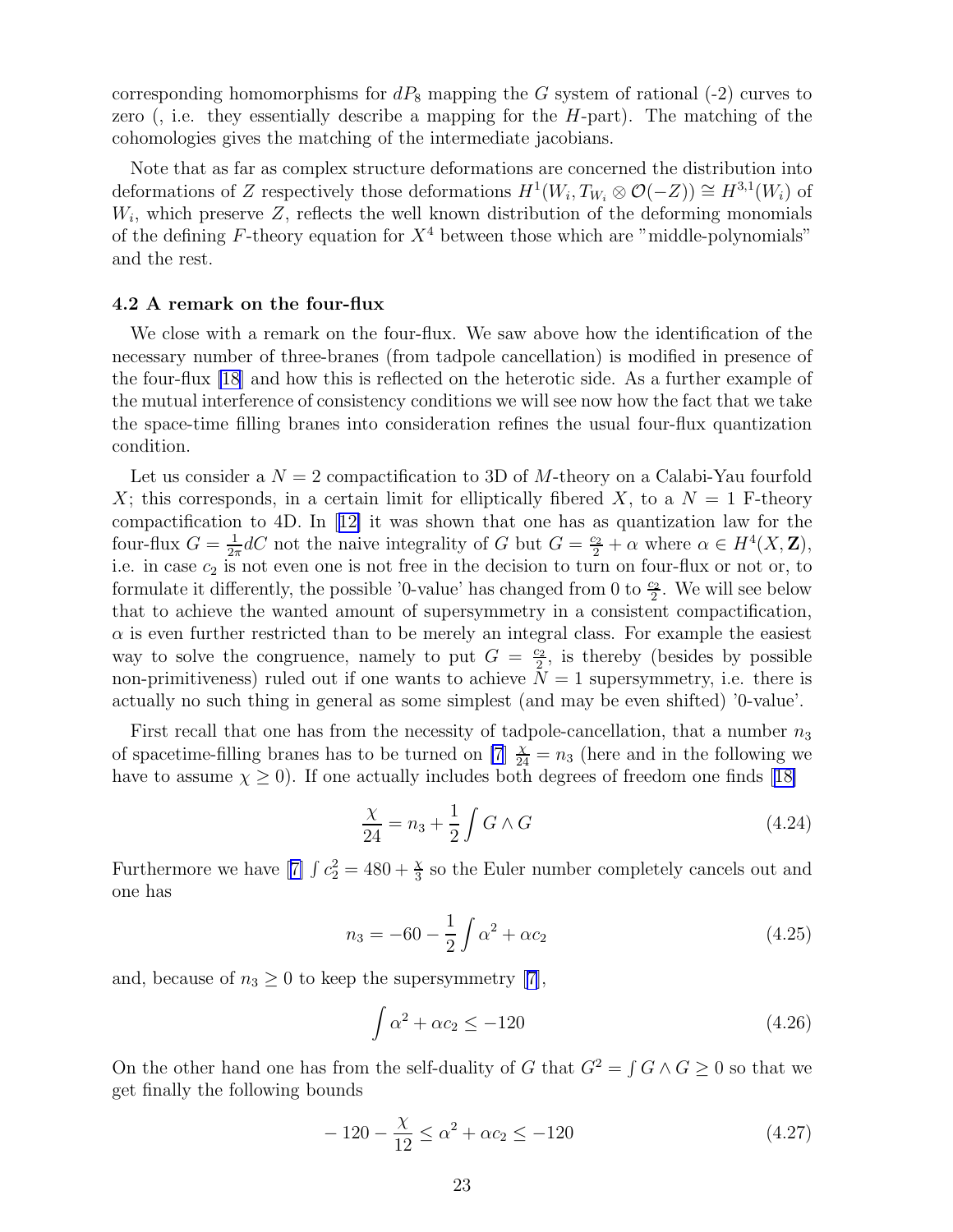For example one has for  $\alpha \in c_2^{\perp}$  that  $\alpha^2 \leq -120$ , which as remarked especially rules out  $G=\frac{c_2}{2}$  $\alpha_2^2$ ; or, to give an example where a condition  $\alpha c_2 \neq 0$  occurs, for  $\alpha = D^2$  with adivisor which contributes to the superpotential (i.e.  $-\frac{1}{24}\alpha c_2 = \chi(D, \mathcal{O}_D) = 1$ , cf. [[34\]](#page-27-0) and[[35](#page-27-0)]) one finds  $D^4 \leq -96$ , i.e. again a contradiction as the left hand side vanishes for the vertical D (more generally you find for  $\alpha = D^2$  the condition  $\chi(D, \mathcal{O}_D) \geq 5$  or equivalently  $\chi(\mathcal{O}(D)) \leq -5$ ). Note conversely that for a divisor D contributing to the superpotential $D^2 \cdot \alpha = 12$  from  $G|_{D} = 0$  [[36\]](#page-27-0).

It is our pleasure to thank Paul Aspinwall, Pierre Deligne, Victor Ginzburg, Peter Mayr, Dave Morrison, Tony Pantev, Savdeep Sethi and Edward Witten for useful discussions.

# Appendix

## A Root systems and del Pezzo surfaces

Useful references are  $[25],[26],[27],[28]$  $[25],[26],[27],[28]$  $[25],[26],[27],[28]$  $[25],[26],[27],[28]$  $[25],[26],[27],[28]$  $[25],[26],[27],[28]$  in general and especially  $[31],[30]$  $[31],[30]$ .

First one makes the transition (cf. below) from the lattice  $L = Q(R) \subset \mathbf{h}^*$  to its extension  $N(L, \lambda) = L \oplus l\mathbb{Z}$  related to the embedding of the root system into  $H^{1,1}(dP, \mathbb{Z}),$ where in addition to the blowing up classes also the line class of the original  $P<sup>2</sup>$  lives (or equivalently, as a certain linear combination with the other classes, the further class  $f = -K$ ).

The fact that  $C \to B$  is modelled (*W*-equivariantly with fibre the Weyl orbit  $W\lambda$ ) on  $(2.8)$  translates to the representation of the Prym-Tyurin variety as the image  $P(C, i)$  of the endomorphism  $i-1$  of  $J(C)$  coming from the correspondence  $G = D - \Delta$  ( $\Delta$  the diagonal, so i coming from  $D$ ) given (outside the ramification locus) by

$$
G(x) = \sum_{j=1}^{d} (x, l_j) l_j
$$
 (A.28)

(using the identification of the fibre  $W\lambda \cong Wl = \{(l_j)_{j=1,...d=|R|}\}\$ ; for the D correspondence the sum goes over  $l_j \neq x$ , it is of degree  $n = deg_C D(x) = (l, \sum_j l_j) + 1 = d + 1$ ; the occurring scalar products are for example  $0, \pm 1$  in the E-series up to  $E_6$  and include further 2 and even 3 for  $E_7$  respectively.  $E_8$ ).

Generalizing the involution  $i^2 = 1$ , i.e.  $(i - 1)(i + 1) = 0$ , of the D-series (cf. below), which leads to the ordinary Prym  $J^{-}(C)$ , one has  $(i-1)(i+q-1) = 0$  with  $q = -\lambda |\lambda| \frac{d}{r}$  $\frac{d}{r}\in$ N; so  $q = 1 \leftrightarrow D = 0 \leftrightarrow W\lambda = W\omega_1$  in the A-series,  $q = 2$  for  $D_r$  and  $W\omega_1$  orbit and generally  $q = 2\frac{|R|}{r} = 2h$  for  $\lambda = \tilde{\alpha}$ , the maximal root  $(W\lambda = R, h$  the Coxeter number).

As pointed out above, one makes first the transition from the lattice  $L = Q(R) \subset \mathbf{h}^*$  to its extension  $N(L, \lambda) = L \oplus l\mathbb{Z}$  related to the embedding into the extended root system respectively to the one into  $H^{1,1}(dP,\mathbf{Z})$ .

The W-operation is linearly extended by  $w(kl) = k(w\lambda - \lambda) + kl$ . With  $\kappa = \sum_{w} w(l)$ one has  $N(L, \lambda)_{\mathbf{Q}} = L_{\mathbf{Q}} \oplus \kappa \mathbf{Q}, l = \lambda + c\kappa$  and the relation of orbits  $W\lambda = (\lambda_i)_i$  and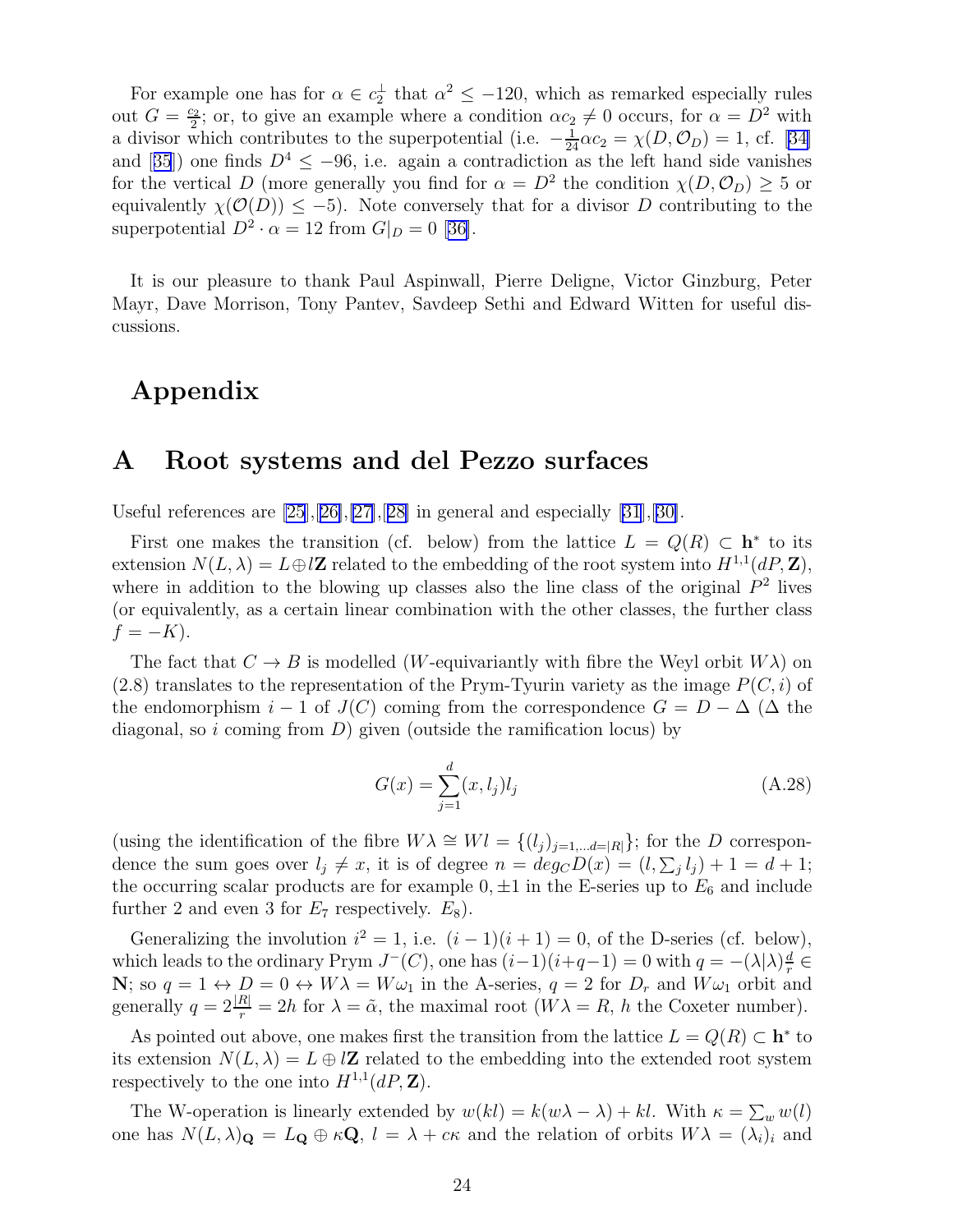<span id="page-25-0"></span> $Wl = (l_i = \lambda_i + c\kappa)_i$ , so that the projection on the first summand  $p : N(L, \lambda)_{\mathbf{Q}} \to L_{\mathbf{Q}}$ gives a W-equivariant bijection  $Wl \to W\lambda$ . Furthermore the symmetric, bilinear, Winvariant, negative definite form  $(\cdot | \cdot)$  on  $L_{\mathbf{Q}}$  extends to a unique symmetric, bilinear, W-invariant form  $(\cdot, \cdot)$  on  $N(L, \lambda)_{\mathbf{Q}}$  with  $(\alpha, l) = (\alpha, \lambda)$  for  $\alpha \in L_{\mathbf{Q}}$  and  $(l, l) = -1$ . One has  $(l_{\alpha}, l_{\beta}) = (\alpha|\beta) + 1$  and of course  $(\alpha|\beta) \in o, \pm 1$  apart from  $(\alpha|\pm \alpha) = \pm 2$ .

 $\underline{\mathbf{A_r}}$   $R = \{(\epsilon_i - \epsilon_j)\}, i \neq j \text{ and } i, j = 1 \dots r+1 \text{ of basis } \alpha_k = \epsilon_k - \epsilon_{k+1} \text{ and fundamental }$ weights  $\omega_i$ ; for  $\lambda = \omega_1$  one has  $W\lambda = \{(\lambda_i)\}, \lambda_i = \epsilon_i - \frac{1}{r+1}$  $\frac{1}{r+1} \sum_{i=1}^{r+1} \epsilon_i$ , so  $d = r + 1, W \cong S_d$ and  $N(R, \lambda) = \bigoplus_{i=1}^d \epsilon_i \mathbf{Z}$  and the elements  $(\epsilon_i)$  of the orbit Wl are 'disentangled' with respect to  $(\cdot, \cdot)$ :  $(\epsilon_i, \epsilon_j) = \delta_{ij}$ , i.e.  $D = 0$  and  $P(C, i) = J(C)$  $\mathbf{D_r}$   $R = \{(\pm \epsilon_i \pm \epsilon_j)\}, i \neq j \text{ and } i, j = 1 \dots r \text{ of basis } \alpha_i = \epsilon_i - \epsilon_{i+1}, i = 1, \dots r-1, \alpha_r = 1 \}$  $\epsilon_{r-1} + \epsilon_r$ ; for  $\lambda = \omega_1$  one has  $W\lambda = \{(\pm \epsilon_i)\}_{i=1,...r}, d = 2r$ , and correspondingly  $Wl = \{(l_{\pm i})\}_{i=1,\dots r}$  (where  $l_{\pm i} \leftrightarrow \epsilon_{\pm i} := \pm \epsilon_i$ ); now  $(l_i, l_j) = 0$  for  $i \neq j$ ,  $(l_i, l_{\pm i}) = \mp 1$  and  $Dx_i = x_{-i}$ , i.e. i is an involution and  $P(C, i) = J^{-1}(C)$ , the ordinary Prym **E<sub>r</sub>** take  $\lambda = \omega_r$  (for  $4 \leq r \leq 7$  miniscule,  $\omega_8 = \tilde{\alpha}$  quasi-miniscule (there exist no

miniscule weights for  $E_8$ ));  $d = |R|, q = 2h$ ; the description will be continued below in the  $H^{1,1}(dP,\mathbf{Z})$  language

Now we will come to the description of the root systems via the exceptional classes in  $H^{1,1}(dP,\mathbf{Z})$ . Let  $L_i$  denote the exceptional classes from the blow up process in  $dP_k$ , h the class of the line from  $P^2$ .

 $A_r$   $\epsilon_i \to L_i$  extends to  $N(R, \lambda) \oplus h\mathbf{Z} \cong H^{1,1}(dP_{r+1}, \mathbf{Z})$  as an orthogonal decomposition

 $\mathbf{D}_{\mathbf{r}}$  take the representation of  $dP_{r+1}$  as Hirzebruch surface  $F_n$  blown up in r points lying on different fibers, denote the two  $P^1$  in each of the r special fibers of type  $A_2$ by  $L_{\pm i}$   $(i = 1, \ldots r)$  of classes  $l_{\pm i}$  and by f the fibre class  $(f = l_i + l_{-i}); f^{\perp}$  is the sublattice generated by the  $l_i$  ( $\pm i = 1,...r$ ),  $(f + K)^{\perp}$  is generated by the root system  $R = \{(l_{\pm i} - l_{\pm j})\}, \pm i, \pm j = 1, \dots r, i \neq \pm j$  of type  $D_r$  and  $f^{\perp} = N(R, \omega_1)$  (Wequivariantly) making  $\{(l_{\pm i})\}\,i = 1, \ldots r$  correspond to Wl

 $\underline{\mathbf{E_r}}$  one has with  $f = -K$  that  $\{\alpha \in f^{\perp} | \alpha^2 = -2\} \cong E_r$  of basis  $(L_{i+1} - L_i), i = 1, \ldots r-1,$ representing the line in the  $E_r$  Dynkin diagram and  $L_1 + L_2 + L_3 - L_0$  the special node not lying on the line. Furthermore  $N(R, \omega_r) \cong H^{1,1}(dP_r, \mathbb{Z})$  (W-equivariantly) being id on  $Q(R)$  and sending l to  $L_r$  and Wl to the set  $I_r$  of (-1)-curves c with  $c^2 = -1, c \cdot f = 1$ (and  $\kappa = \sum_{i=1}^r l_i$  to  $cK = \sum_{j=1}^r L_j$ ) (one has  $E_5 = D_5, E_4 = A_4, E_3 = A_1 \times A_2$ ).

# References

- 1. R. Friedman, J. Morgan and E. Witten, Vector Bundles and F-Theory, Commun. Math. Phys. 187 (1997) 679, [hep-th/9701162](http://arxiv.org/abs/hep-th/9701162).
- 2. R.Y. Donagi, Principal bundles on elliptic fibrations, Asian J. Math. 1 (1997), 214-223, [alg-geom/9702002](http://arxiv.org/abs/alg-geom/9702002).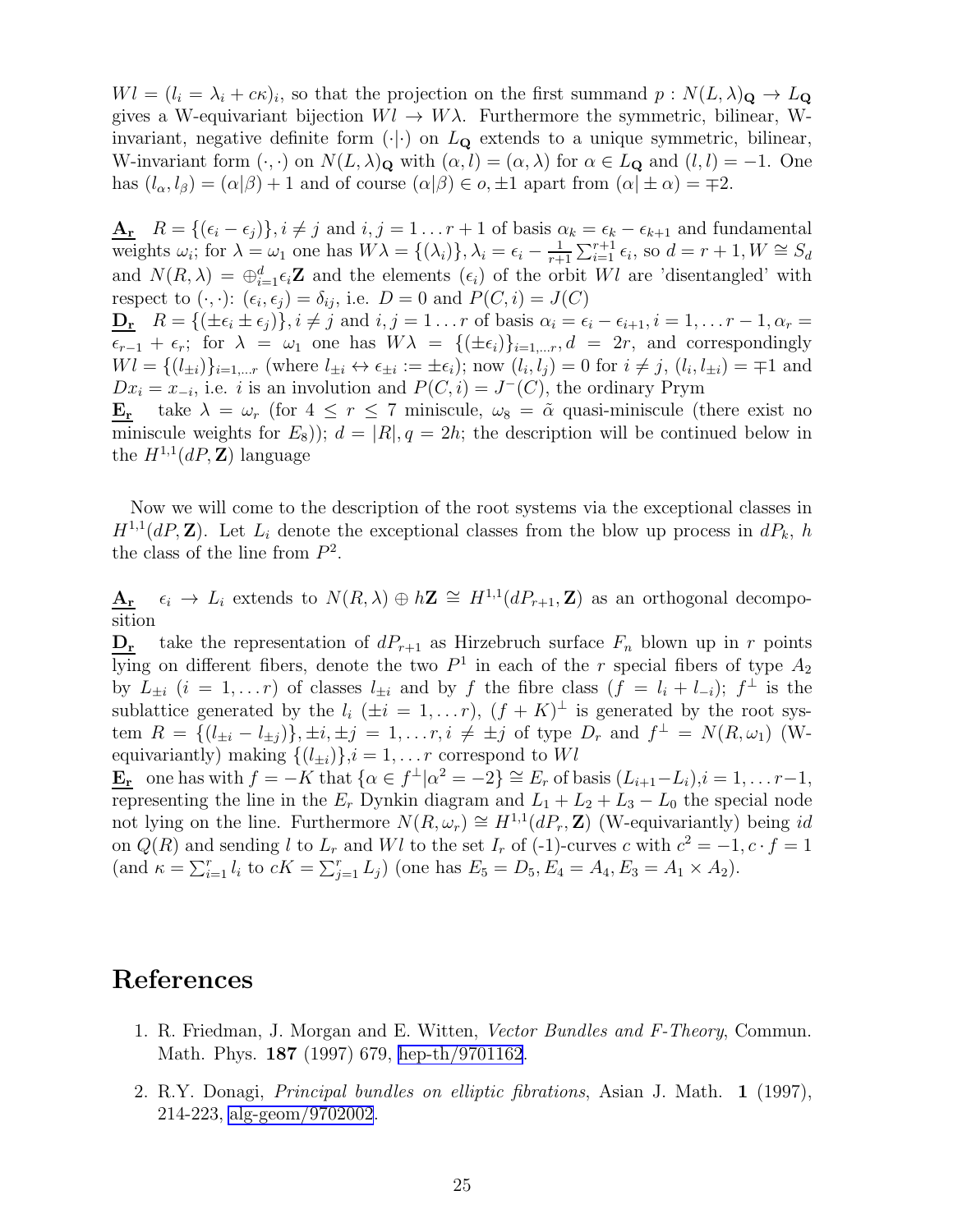- <span id="page-26-0"></span>3. R.Y. Donagi, Spectral covers, in: Current topics in complex algebraic geometry, MSRI pub. 28 (1992), 65-86, [alg-geom 9505009](http://arxiv.org/abs/alg-geom/9505009).
- 4. M. Bershadsky, A. Johansen, T. Pantev and V. Sadov, On four-dimensional Compactifications of F-theory, [hep-th/9701165.](http://arxiv.org/abs/hep-th/9701165)
- 5. R. Friedman, J. Morgan and E. Witten, Principal G-Bundles over elliptic curves, [alg-geom/9707004.](http://arxiv.org/abs/alg-geom/9707004)
- 6. C. Vafa, Evidence for F-theory, Nucl. Phys. B 469 (1996) 403, [hep-th/9602022.](http://arxiv.org/abs/hep-th/9602022)
- 7. S. Sethi, C. Vafa and E. Witten, Constraints on Low-Dimensional String Compact*ifications*, [hep-th/9606122](http://arxiv.org/abs/hep-th/9606122).
- 8. D. Morrison and C. Vafa, Compactifications of F-theory on Calabi-Yau Threefolds I, II, Nucl. Phys. B 473 (1996) 74; ibid. B 476 (1996) 437.
- 9. G. Curio, *Chiral Multiplets in*  $N = 1$  dual string pairs, [hep-th/9705197.](http://arxiv.org/abs/hep-th/9705197)
- 10. B. Andreas and G. Curio, *Three-branes and five-branes in*  $N = 1$  dual string pairs, [hep-th/9706093](http://arxiv.org/abs/hep-th/9706093).
- 11. P.S. Aspinwall and D.R. Morrison, Point-like Instantons on K3 Orbifolds, [hep](http://arxiv.org/abs/hep-th/9705104)[th/9705104](http://arxiv.org/abs/hep-th/9705104).
- 12. E. Witten, On Flux Quantization in M Theory and the Effective Action, [hep](http://arxiv.org/abs/hep-th/9609122)[th/9609122](http://arxiv.org/abs/hep-th/9609122).
- 13. K. Becker and M. Becker, M-theory on eight-manifolds, [hep-th/9605053.](http://arxiv.org/abs/hep-th/9605053)
- 14. R. Friedman, J. Morgan and E. Witten, Vector Bundles over elliptic fibrations, [alg-geom/9709029.](http://arxiv.org/abs/alg-geom/9709029)
- 15. A. Grassi Divisors on elliptic Calabi-Yau 4-folds and the superpotential in F-theory, alg-feom/9704008.
- 16. A. Klemm, B. Lian, S.-S. Roan and S.-T. Yau, Calabi-Yau fourfolds for M- and F-theory compactifications, [hep-th/9701023](http://arxiv.org/abs/hep-th/9701023).
- 17. B. Andreas, G. Curio and D. Lüst,  $N = 1$  dual string pairs and their massless spectra, [hep-th/9705174](http://arxiv.org/abs/hep-th/9705174).
- 18. K. Dasgupta and S. Mukhi, A Note on Low-Dimensional String Compactifications, Phys.Lett. B 398 (1997) 285, [hep-th/9612188](http://arxiv.org/abs/hep-th/9612188).
- 19. S. Katz, P. Mayr and C. Vafa, Mirror symmetry and exact solution of  $4D N = 2$ Gauge theories I, [hep-th/9706110.](http://arxiv.org/abs/hep-th/9706110)
- 20. O. Ganor, Toroidal compactification of heterotic 6D non-critical strings down to four dimensions, [hep-th/9608109](http://arxiv.org/abs/hep-th/9608109).
- 21. G. Lopes Cardoso, G. Curio, T. Mohaupt and D. Lüst, On the duality between the heterotic string and F-theory in 8 dimensions, Phys. Lett. **B389** (1996) 479, [hep-th/9609111](http://arxiv.org/abs/hep-th/9609111).